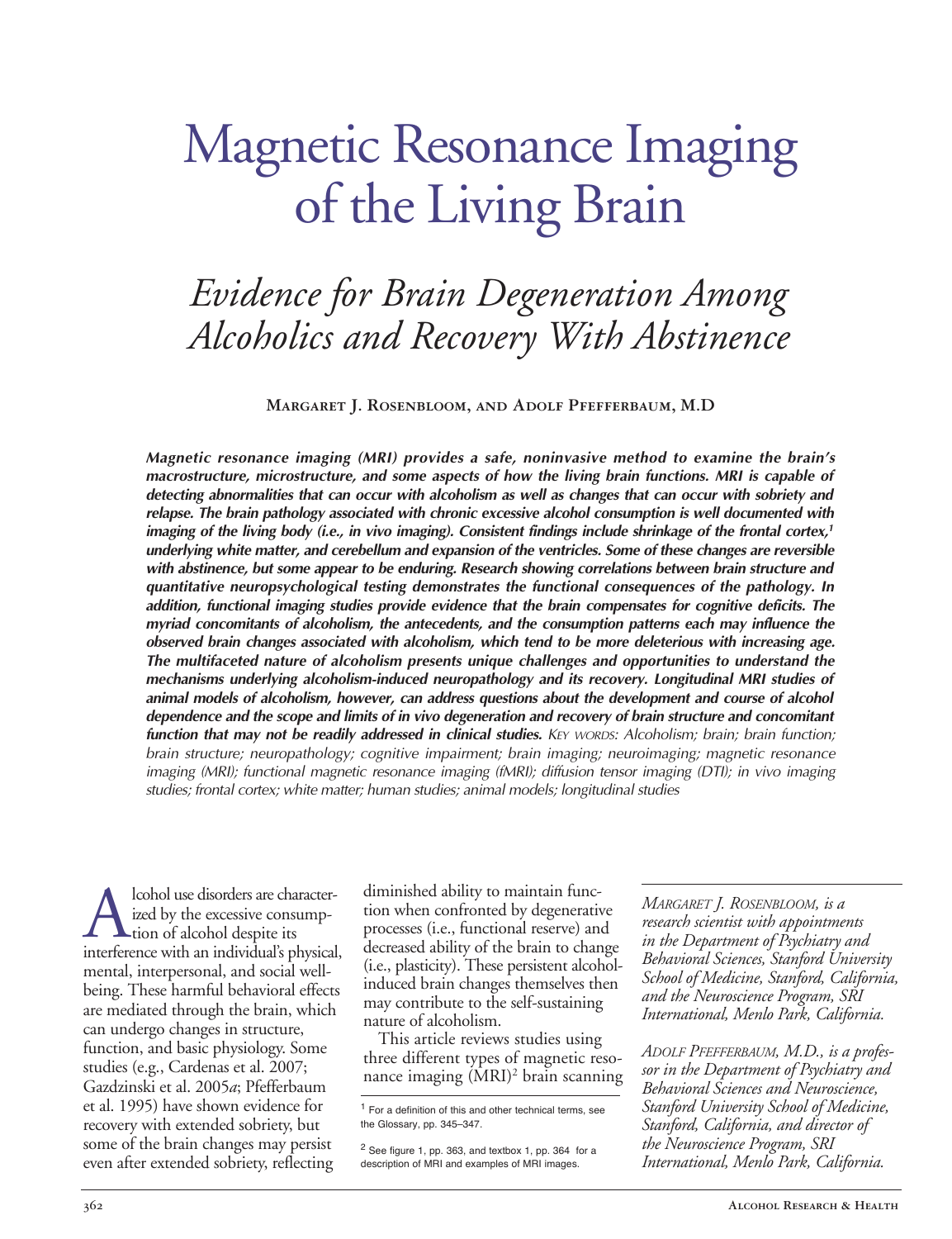to measure the effects of excessive chronic alcohol consumption on brain size or shape (i.e., macrostructure), tissue quality (i.e., microstructure), and function (i.e., localized blood flow in support of cognitive or motor tasks). To assess the immediate effects of chronic excessive drinking on the brain and cognitive and motor performance, investigators most commonly test alcoholics shortly after they enter treatment and compare them with lowalcohol–consuming study participants (i.e., control subjects) of similar age, sex, and socioeconomic level.

To test whether the effects of excessive alcohol consumption persist after sobriety is maintained, investigators may compare alcoholics with different lengths of sobriety or preferably follow the same people over time and retest them after varying periods of sobriety. Importantly, these longitudinal studies also require retesting a

comparison group of low-alcohol drinkers to control for normal changes in aging and distortion inherent to MRI (i.e., scanner drift) over time. Tests to measure the extent and timecourse of such recovery in humans typically are initiated while patients are in alcohol treatment. Such tests track the effects of withdrawal and short-term sobriety. Follow-up studies require tracking patients after discharge, when they have moved back into the

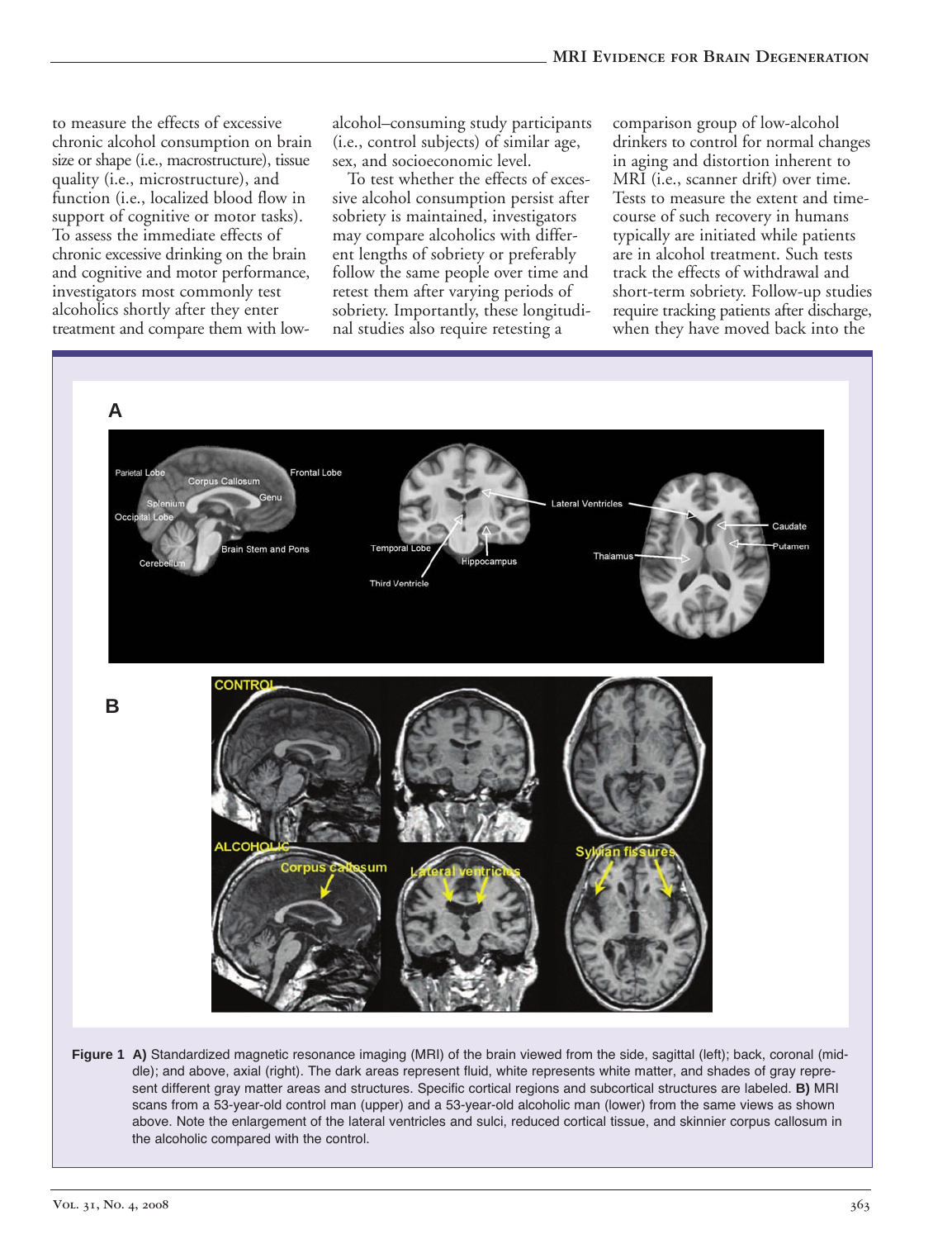community and either maintained sobriety or relapsed into drinking. Longer-term studies therefore take the form of naturalistic rather than controlled experiments because the investigator has no control over whether patients will maintain sobriety or resume drinking and what level of drinking will be embraced. Furthermore, some participants will drop out of the study, affecting the representativeness and size of the followup sample.

Even cross-sectional comparisons of problem drinkers with light drinkers must consider that many factors in addition to alcohol consumption may differentiate the groups. Many alcoholic patients also have comorbidities that can affect the brain, including mood disorders, abuse of other substances, and infection from the hepatitis C virus. Thus, investigators performing these studies ideally must screen study participants for these other illnesses and conditions. Furthermore, people with alcoholism may suffer from occult liver disease, malnutrition, and head trauma and are more likely to be chronic smokers than people who are not dependent on alcohol. Each of these factors has its own consequence on the brain (Brody et al. 2004; Gallinat et al. 2006; Grover et al. 2006). Samples of chronic alcoholics also tend to differ from the comparison group of low-alcohol drinkers on variables such as socioeconomic status, mental status prior to onset of alcoholism, and family history of alcoholism (Tarter and Edwards 1986). The amount of alcohol consumed over a lifetime, the pattern of drinking whether regular or sporadic—and the frequency and intensity of withdrawals also may contribute to how alcohol affects the brain (Anstey et al. 2006; Bjork et al. 2003; Pfefferbaum et al. 1988; Sullivan et al. 1996).

Most brain-imaging research focuses on alcohol-dependent individuals recruited through treatment programs. However, the majority of people who meet the criteria for alcohol dependence never seek treatment for their condition (Cohen et al. 2007). Some treatmentnaïve alcoholics also show brain alterations (Fein et al. 2002; Gazdzinski et

#### **Structural Magnetic Resonance Imaging**

Conventional structural magnetic resonance imaging (MRI) takes advantage of the fact that different tissue types in the brain contain different proportions of water, which influences their MRI-visible signal (see figure 1A). Gray matter is about 80 percent water and consists of nerve cells (i.e., neurons) and glial cells, which support neurons. White matter is about 70 percent water and consists of long fibers called axons that carry information between neurons. Cerebrospinal fluid (CSF) fills the spaces between the infoldings of the brain, the ventricular system in the brain, and the space surrounding the brain within the skull and is about 100 percent water. White matter is paler in color than gray matter because the axons are enwrapped in myelin, which is a system of cell bodies (i.e., oligodendrocytes) that wind around the axon and augment neural transmission. The axons form fiber tracts linking nearby and distant neurons across different brain regions (i.e., white matter tracts) (see figure 2). With structural MRI, researchers can identify differences in brain tissue types and structures by manipulating the way in which water protons are excited, yielding intensity differences between tissue types that allow researchers to map gross brain neuroanatomy (i.e., macrostructure). Intensity differences also are used to differentiate gray matter, white matter, and CSF. Volumes of these tissue types can then be measured in different regions of the brain. In addition, specific neuroanatomic structures, such as the corpus callosum, hippocampus, and basal ganglia, can be outlined and their volumes measured. MRI is a safe, noninvasive method to examine the structure of living humans and animals and is powerful enough to detect changes in brain structure that can occur with alcohol sobriety (see figure 5).

al. 2008*a*), but their lifetime trajectory of alcohol use differs from treatment seekers (Fein and Landman 2005), suggesting yet another dimension of variability to be considered when designing studies of the effect of excessive alcohol consumption on the brain. Despite these challenges in conducting in vivo imaging studies of the consequences, studies generally are in agreement over the broad pattern of disruption observed and find that observations made in the living brain with MRI are consistent with a large literature of pathological data obtained by examining brains postmortem.

The following sections examine MRI evidence for brain abnormalities on both macrostructural and microstructural levels (using conventional MRI and diffusion tensor imaging<sup>3</sup> [DTI], respectively). Additional studies review the efficiency with which blood flow serves the activation of nerve cells (i.e., neurons) called upon when people perform experimental cognitive

tasks (i.e., functional MRI [fMRI], which is described in the textbox on page 370). Cross-sectional studies (reviewed below) of the effects of excessive alcohol consumption on the brain conclude that although few regions of the brain appear entirely immune from the untoward consequences of alcoholism, the regions most at risk include the prefrontal cortex and subjacent white matter, cerebellar sites, and white matter structures and tracts, including the corpus callosum. Subsequent sections review evidence regarding the brain consequences of excessive alcohol consumption that appear to be reversible in the first weeks and months of sobriety and those that persist even with extended sobriety. The reader is referred elsewhere for fuller descriptions of the MRI methods and, quantification approaches, as well as artifactual considerations that limit the usefulness of brain-

<sup>3</sup> See the textbox on page 366 for an explanation of DTI.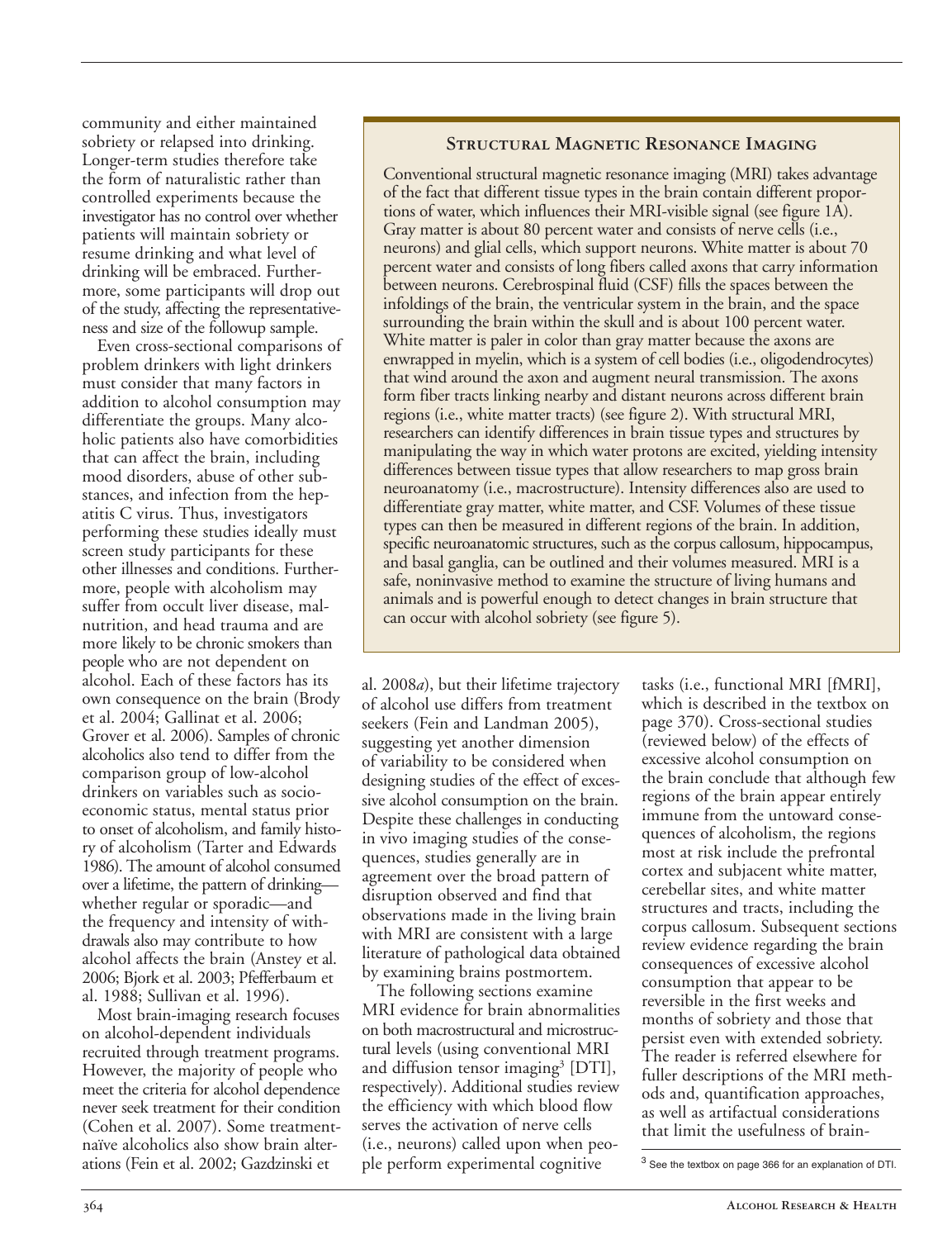imaging data (Adalsteinsson et al. 2002; Hennig et al. 2003; Pfefferbaum et al. 2006*b*; Rosenbloom et al. 2003).

#### **Studies Comparing Alcoholics and Nonalcoholics**

#### *Structural MRI Evidence for Alcohol's Effects on Brain Structures*

MRI studies that compare patients with chronic alcoholism to people without a history of excessive alcohol use typically find smaller volumes of gray matter (Cardenas et al. 2005; Chanraud et al. 2007; Fein et al. 2002; Gazdzinski et al. 2005*b*; Jernigan et al. 1991; Pfefferbaum et al. 1992) in the cerebral cortex, the folded outer layer of the brain. Gray matter differences are more marked in alcoholics who smoke than in those who do not smoke (Gazdzinski et al. 2005*b*). The volume of white matter lying beneath and beside cortical gray matter also is smaller in alcoholics than in nonalcoholics (Chanraud et al. 2007; Gazdzinski et al. 2005*b*; Pfefferbaum et al. 1992). Older alcoholics show greater gray and white matter volume deficits relative to age-matched control subjects than younger alcoholics, especially in the frontal lobes (Cardenas et al. 2005; Pfefferbaum et al. 1997), even when older alcoholics have consumed equivalent amounts of alcohol over their lifetime as younger alcoholics.

This age–alcoholism interaction suggests that as people age, their brains become more vulnerable to the effects of excessive alcohol consumption (Pfefferbaum et al. 1992). Studies of community samples of men without histories of alcohol dependence found that heavy drinking (about four drinks a day) was associated with significantly more age-related reduction in frontal lobe volume (Kubota et al. 2001) and showed a negative association between lifetime alcohol intake and gray matter volume in the frontal lobes relative to lower-alcohol–consuming counterparts (Taki et al. 2006).

MRI of the cerebral cortex also shows that temporal lobe white matter volume deficits are prevalent in

patients with a history of alcohol withdrawal seizures (Sullivan et al. 1996). Studies show that the greatest cortical shrinkage in alcoholism without concurrent disease or other comorbidities (i.e., uncomplicated alcoholism) occurs in the frontal lobes (Pfefferbaum et al. 1997), which subserve reasoning, working memory, and problem solving (Oscar-Berman and Marinkovic 2007). These findings are consistent with postmortem studies (Courville 1955; Harper and Kril 1993).

In addition, the cerebellum, or "little brain," which lies behind and beneath the cerebral cortex, also is adversely affected even in patients with uncomplicated alcoholism (Chanraud et al. 2007; Sullivan et al. 2000*a*). These in vivo findings are consistent with postmortem reports of shrinkage, prominent in large neurons in part of the cerebellum known as the anterior superior vermis (Harper 1998).

Traditionally, the cerebellum was thought to be mainly responsible for controlling motor behavior, including balance. Alcohol-related damage to this structure is presumed to be responsible for the truncal and lowerlimb motor deficits that cause lack of coordination and are observed commonly in patients with Wernicke-Korsakoff Syndrome<sup>4</sup> (Victor et al. 1971). More recent studies on the role of the cerebellum and the extensive circuits linking it to subcortical and cortical regions have highlighted its critical role for higher-order functions classically associated with the frontal lobes (Schmahmann 1997). Damage to the central portion of the cerebellum (i.e., the vermis) from excessive alcohol consumption thus contributes not only to deficits of balance and gait in chronic alcoholics (Sullivan et al. 2000*a*, 2006) but also to impairment in functions such as problem solving and working memory (Desmond et al. 1998; Sullivan et al. 2003*a*).

Structural MRI studies have shown that subcortical and brainstem structures known to be affected in severe neurological syndromes such as Marchiafava-Bignami disease,<sup>5</sup> central pontine myelinolysis, alcoholic cerebellar degeneration, and Korsakoff's

syndrome, which are all associated with excessive alcohol consumption or associated nutritional deficiency, also are affected in patients with uncomplicated alcoholism, albeit to a lesser degree (Sullivan and Pfefferbaum 2009). These structures include bodies of white matter, such as the corpus callosum (Estruch et al. 1997; Hommer et al. 1996; Pfefferbaum et al. 2006*b*) and pons (Bloomer et al. 2004; Sullivan and Pfefferbaum 2001; Sullivan et al. 2005); subcortical basal ganglia structures such as the thalamus (Sullivan et al. 2003*b*), caudate, and putamen (Sullivan et al. 2005); and memoryrelated structures such as the mammillary bodies (Sullivan et al. 1999) and anterior hippocampus (Agartz et al. 1999; Beresford et al. 2006; Bleich et al. 2003; Sullivan et al. 1995).

#### *DTI Evidence for Compromised White Matter Integrity*

Studies investigating the effects of alcohol on brain white matter microstructure must first account for the normal variations in the extent to which water molecules are constrained in white matter (i.e., anisotropy) (see DTI textbox and figures for examples) across brain regions depending on the linearity and homogeneity of the local fiber structure as well as normal effects of age. It now is well established that normal aging accounts for significant variation, particularly in frontal regions (for reviews see Minati et al. 2007; Pfefferbaum and Sullivan 2005; Sullivan and Pfefferbaum 2007; Wozniak and Lim 2006).

Both postmortem (Wiggins et al. 1988) and in vivo (Pfefferbaum et al. 2006*b*) studies have found age– alcoholism interactions in the macrostructure of the corpus callosum. DTI studies of corpus callosal microstructure have confirmed these observations. Pfefferbaum and colleagues have reported abnormally low anisotropy in regions of the corpus callosum as well as in a white matter

<sup>4</sup> Korsakoff's syndrome is a memory disorder caused by thiamine deficiency.

 $5$  Marchiafava-Bignami disease is a progressive neurological disease characterized by degeneration of the corpus callosum.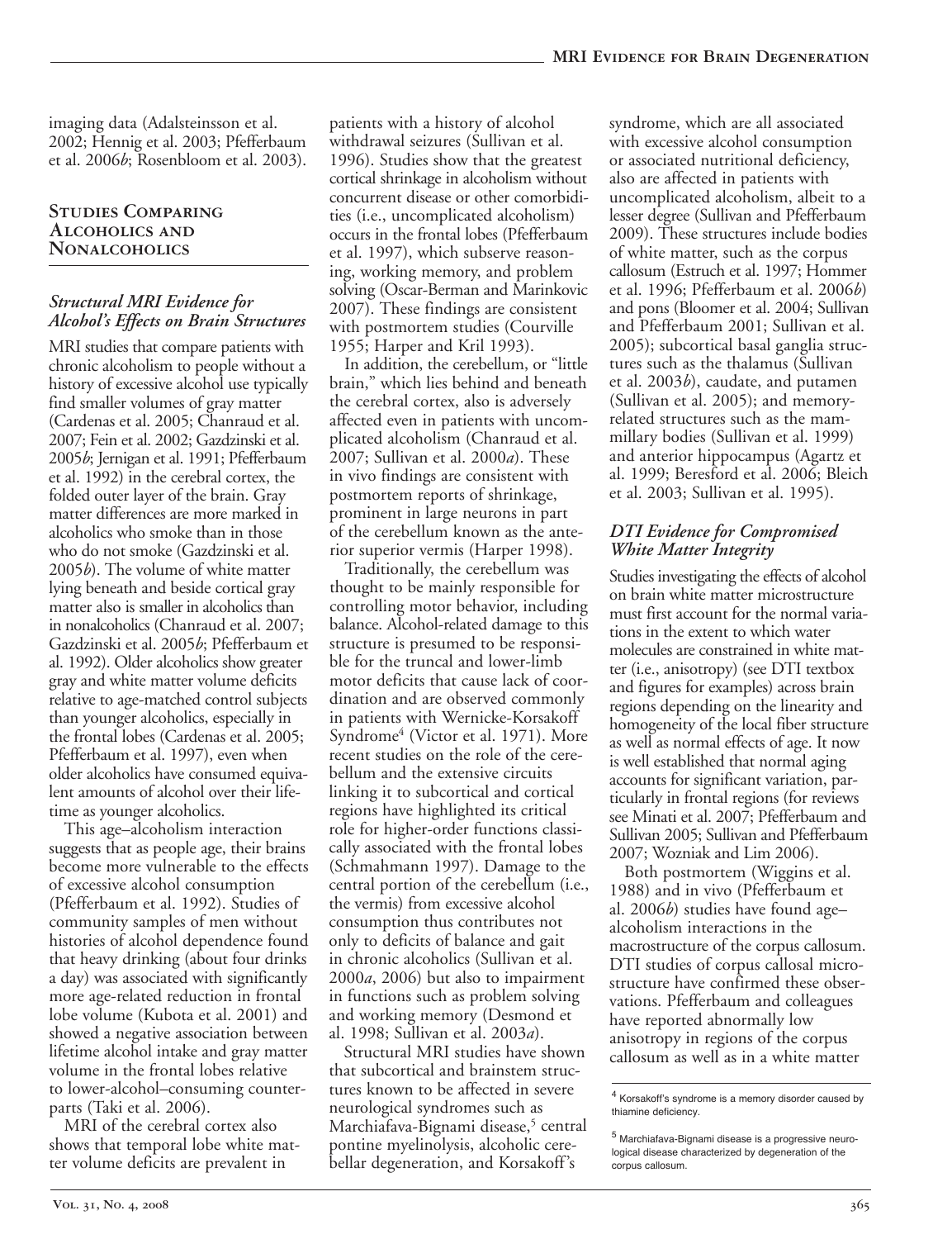region above the cerebellum (i.e., termed the centrum semiovale) in alcoholic men (Pfefferbaum et al. 2000) and women (Pfefferbaum and Sullivan 2002). The researchers identified these microstructural deficits, even though in some cases, structural MRI did not detect size deficits in the corpus callosum. A later study (Pfefferbaum et al. 2006*b*) of the corpus callosum that tested a different group of alcoholic and control men and women found that an index of

white matter tissue compromise (i.e., diffusivity) was strikingly higher in alcoholic men and women than in control subjects and showed regionally nonspecific, substantial correlations with macrostructural volume. Furthermore, older alcoholics had greater abnormalities for their age in both diffusivity and fractional anisotropy (FA) (see DTI textbox) than younger alcoholics, a finding that likely reflects both the loss of the axons' outer protective sheath (i.e., demyelination),

and deletion of axons that form the center of white matter tracts.

A recent DTI study using quantitative tractography to investigate the integrity of white matter fiber bundles revealed signs of fiber tract degradation, particularly of myelin, in frontal and superior brain regions (frontal forceps, internal and external capsules, fornix, and superior cingulate and longitudinal fasciculi) of alcoholics relative to controls (Pfefferbaum et al., in press). Greater

# **Diffusion Tensor Imaging**

Despite its neuroanatomical detail, conventional magnetic resonance imaging (MRI) typically does not reveal information about the microstructure of brain tissue and its components, such as axons, and myelin in white matter or cell orientation in gray matter. By contrast, diffusion tensor imaging (DTI) measures the diffusion of water molecules within brain cells and in extracellular spaces by making the following assumptions: when unconstrained by barriers such as cell membranes (and as occurs in the fluid-filled space of the lateral ventricles), water molecules move equally in all directions, and this movement is called isotropic, meaning the same in every direction. However, in tissue with a regular and orderly microstructure, such as brain white matter (Waxman et al. 1995), the water molecules are constrained by the white matter tracts to move mainly in the orientation of specific fiber lines, and this movement is called anisotropic, meaning not the same in every direction. Anisotropy is calculated within each image element, or voxel, and expressed as a fraction that reflects the extent to which water molecules are constrained in that voxel. Fractional anisotropy (FA) (Pierpaoli and Basser 1996)

can range from 0 (perfect isotropy) for cerebrospinal fluid (CSF)-filled spaces to 1 (perfect anisotropy) for highly organized, parallel bands of white matter such as the corpus callosum. In contrast to FA, diffusion (diffusivity) measures the freedom of motion and generally is high in CSF, much lower in gray matter, and even lower in white matter. The axonal cytoskeleton, including myelin and the linear orientation of neurofilaments that keep anisotropy high in healthy white matter, can be perturbed with trauma or disease, including alcoholism, leading to diminished anisotropy, marking disruption of linearity (Arfanakis et al. 2002). In addition, diseaserelated accumulation of fluids in the extracellular spaces between fibers provides an avenue for water movement in white matter, increasing diffusivity. Thus, high FA and low diffusivity generally reflect healthy white matter. On an FA image, higher intensity signals denote higher FA and typically highlight the white matter skeleton (see figure 2) (For detailed reviews on DTI methods see Horsfield and Jones 2002; Le Bihan 2003, 2007; Mori and Zhang 2006; Pfefferbaum and Sullivan 2005).

*— Margaret J. Rosenbloom, and Adolf Pfefferbaum, M.D.*

#### *References*

ARFANAKIS, K.; HAUGHTON, V.M.; CAREW, J.D.; ET AL. Diffusion tensor MR imaging in diffuse axonal injury. *American Journal of Neuroradiology* 23:794–802, 2002. PMID: 12006280

HORSFIELD, M.A., AND JONES, D.K. Applications of diffusion-weighted and diffusion tensor MRI to white matter diseases: A review. *NMR in Biomedicine* 15:570–577, 2002. PMID: 12489103

LE BIHAN, D. Looking into the functional architecture of the brain with diffusion MRI. *Nature Reviews. Neuroscience* 4:469–480, 2003. PMID: 12778119.

LE BIHAN, D. The 'wet mind': Water and functional neuroimaging. *Physics in Medicine and Biology* 52:R57–R90, 2007. PMID: 17374909.

MORI, S., AND ZHANG, J. Principles of diffusion tensor imaging and its applications to basic neuroscience research. *Neuron* 51:527–539, 2006. PMID: 16950152

PFEFFERBAUM, A., AND SULLIVAN, E.V. Diffusion MR imaging in neuropsychiatry and aging. In Gillard, J.; Waldman, A.; and Barker, P., Eds. *Clinical MR Neuroimaging: Diffusion, Perfusion and Spectroscopy.* Cambridge: Cambridge University Press, 2005. pp. 558–578.

PIERPAOLI, C., AND BASSER, P.J. Towards a quantitative assessment of diffusion anisotropy. *Magnetic Resonance in Medicine* 36:893–906, 1996.

WAXMAN, S.G.; KOCSIS, J.D.; AND STYS, P.K. *The Axon: Structure, Function and Pathophysiology.* New York: Oxford University Press, 1995.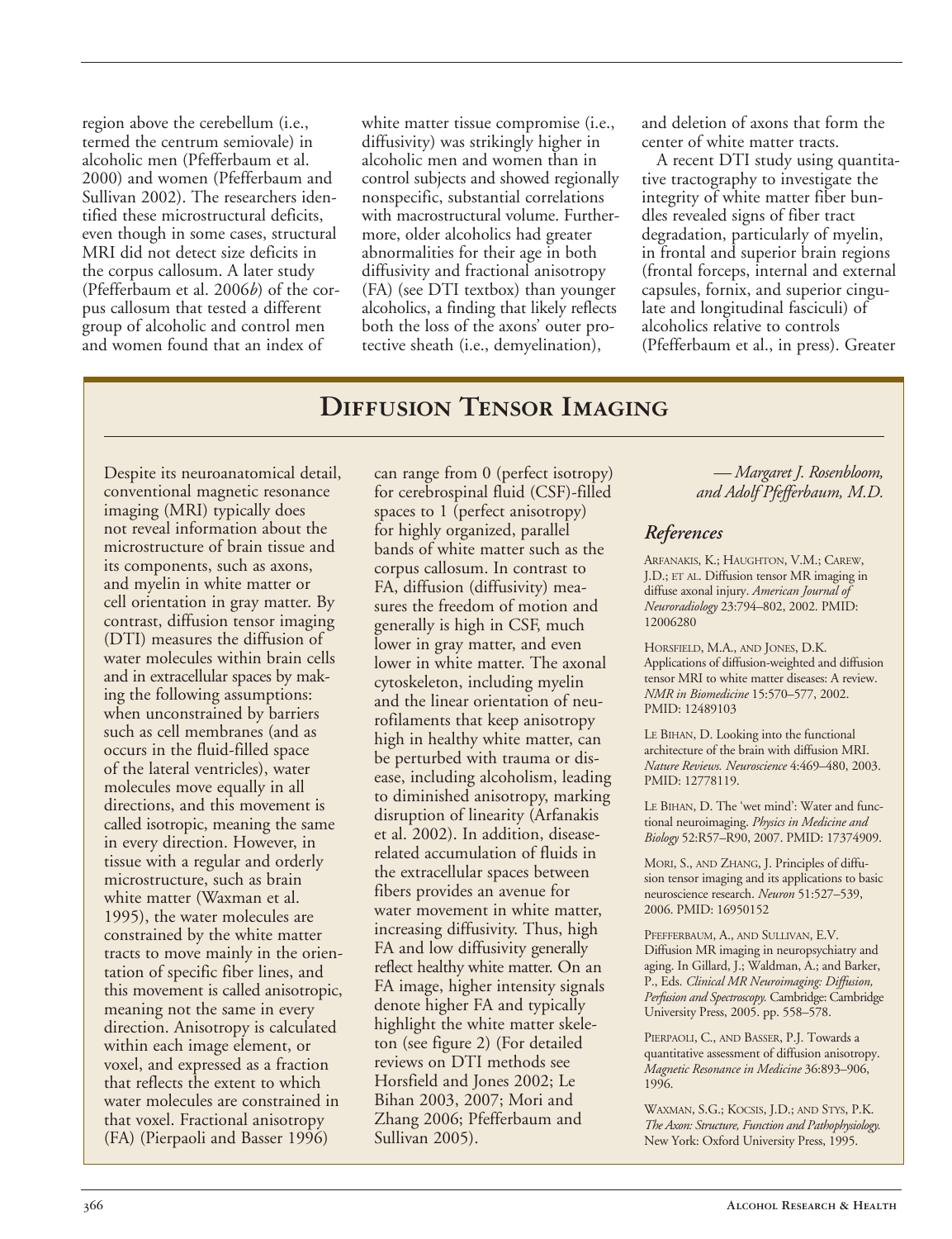lifetime alcohol consumption by alcoholic men correlated with poorer condition of some of these fiber bundles. When matched for alcohol exposure, alcoholic women showed more DTI signs of white matter degradation than alcoholic men, suggesting that women are at enhanced risk for alcoholismrelated degradation in selective white matter systems. Another DTI study reported that detoxified alcoholics had nearly 20 percent fewer fibers per unit volume of white matter in tracts between the midbrain and pons, which was predictive of poorer performance on a test of mental flexibility (Chanraud et al. 2008).

#### *Behavioral Evidence for Deficits in Cognitive and Motor Function*

Neuroimaging studies have documented a range of consequences of chronic excessive alcohol use, including volume

deficits in the frontal lobes and cerebellum and compromised integrity of white matter microstructure.

What are the practical consequences of these changes in terms of deficits in cognitive and motor function? A significant percentage of recovering chronic alcoholics exhibit mild-tomoderate deficits in complex cognitive processes. Importantly, functions tend to be impaired but not completely lost. Typically, the processes affected are visuospatial abilities; psychomotor speed; executive functions, such as working memory, problem solving, temporal ordering, and response inhibition; and gait and balance (for reviews see Fein et al. 1990; Moselhy et al. 2001; Nixon et al. 2002; Oscar-Berman 2000; Oscar-Berman and Marinkovic 2007; Sullivan 2000), evidenced in both alcoholic women (Sullivan et al. 2002*b*) and men (Sullivan et al. 2000*c*).



**Figure 2** Images from sagittal (left), coronal (center), and axial (right) views of a 57-year-old alcoholic man (upper panel) and a 54-year-old control man (lower panel) displaying values for fractional anistrophy (FA) and illustrating clearly the white matter architecture of the brain. Note the more robust appearing white matter structures in the control than the alcoholic. The sagittal view highlights the corpus callosum and the pons and brain stem structures. The coronal view illustrates how the corpus callosum (above the ventricles) links left and right hemispheres. The axial view illustrates the genu and splenium of the corpus callosum.

Despite the multiplicity of behavioral deficits associated with chronic alcohol dependence, only a few studies have been able to demonstrate links between relatively specific component processes and measures of localized volume deficit in particular rather than broadly defined brain regions (e.g., Chanraud et al. 2007). By contrast, sensory or motor functions that draw on focal rather than multiple brain regions for successful performance have been more readily associated statistically with the relevant brain region. For example, olfactory discrimination ability is correlated with thalamic volumes (Shear et al. 1992), performance on a simulated gambling task is associated with atrophy of the amygdala (Fein et al. 2006), and postural stability is correlated selectively with anterior superior cerebellar vermian volumes (e.g., Sullivan et al. 2000*a*, 2006).

The difficulty in finding simple associations between alcohol-related deficits in specific brain structures and specific cognitive functions has led to the hypothesis that the mechanism underlying alcohol-related cognitive compromise may arise from the degradation of selective neural circuitry connecting cortical sites rather than either specific damage at the site or complete disconnection of white matter tracts connecting the cortical sites (Sullivan and Pfefferbaum 2005).

In this context, DTI evidence for reduced integrity of white matter structures is particularly relevant. Several recent studies have shown that performance on tests of different cognitive processes such as attention, working memory, or visuospatial ability are each selectively related to microstructural integrity of different regions of the corpus callosum in alcoholics. In one study, Pfefferbaum and colleagues (2006*b*) calculated a composite score for working memory, classically considered a "frontal lobe" function, based on Backward Digit Span and Block Spans from the Wechsler Memory Scale–Revised (Wechsler 1987) and Trail Making Part B (Lezak 1995), and also assessed visuospatial ability with the Matrix Reasoning Subtest of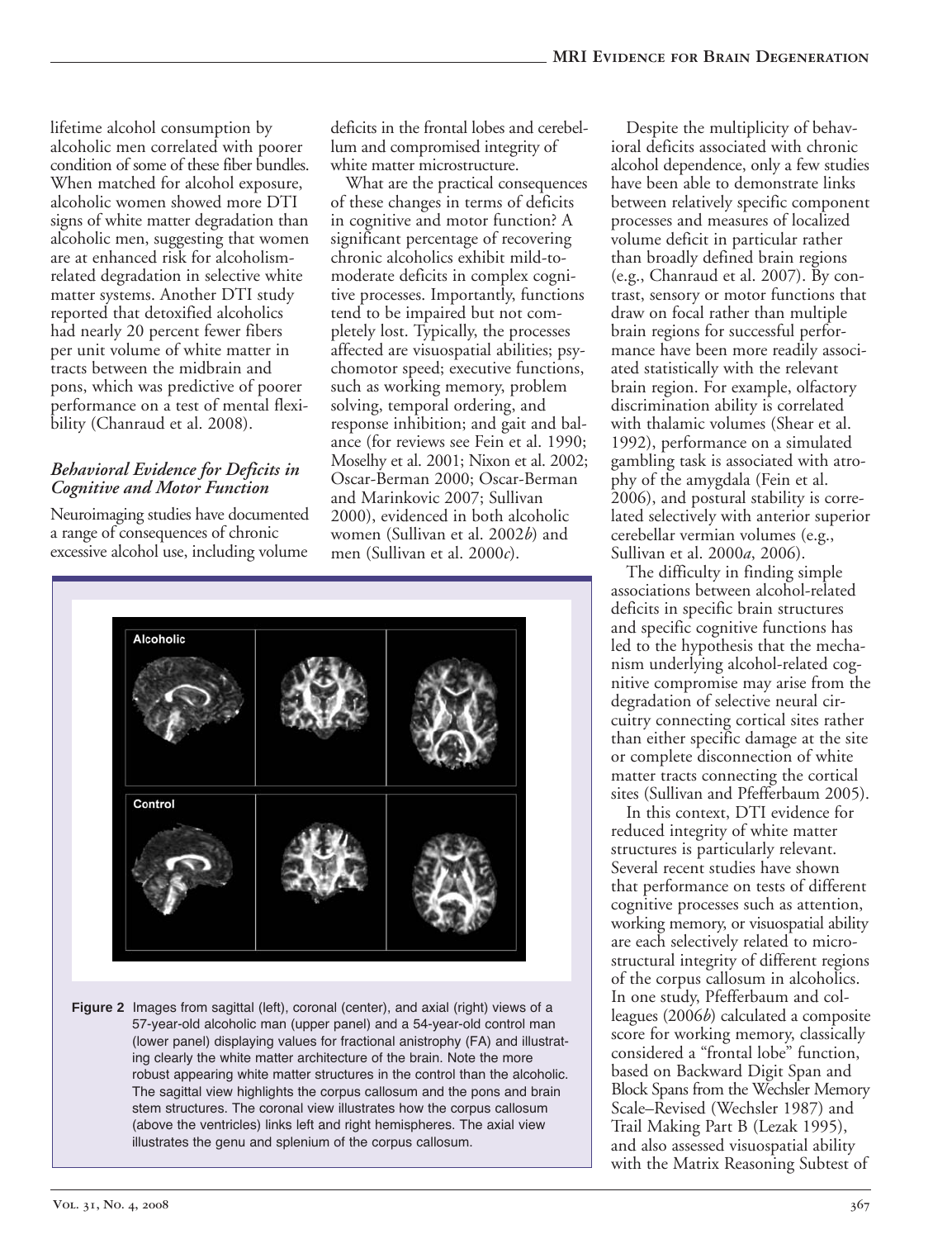the Wechsler Abbreviated Scale of Intelligence (Wechsler 1999), performance on which is selectively impaired by lesions of the parietal cortex (Villa et al. 1990). A series of analyses identified a double dissociation in alcoholics—that is, low scores on the working memory composite correlated with high diffusivity in the genu but not the splenium of the corpus callosum, whereas low scores on matrix reasoning correlated with high diffusivity in the splenium but not the genu of the corpus callosum.

In another study (Rosenbloom et al. 2008), tractography measure of fibers connecting the left and right hemispheres through the genu of the corpus callosum selectively predicted performance on the Digit Symbol Test (see textbox and figure 3 for explanation of tractography). The associations observed are consistent with the topographically compartmentalized tracts of the corpus callosum in which the genu connects lateralized frontal sites and the splenium connects lateralized parietal and occipital sites (de Lacoste et al. 1985; Pandya and Seltzer 1986).

#### *fMRI Evidence That the Brain Compensates for Cognitive Deficits*

fMRI is used to detect which brain systems are invoked while performing an experimental task and how alcoholics and control participants may differ in the systems activated to perform a common task. Such studies have assessed working memory (Desmond et al. 2003; Pfefferbaum et al. 2001; Tapert et al. 2001), long-term memory (Akine et al. 2007), and the ability to overcome interference from a previously learned task, in this case, color matching (De Rosa et al. 2004).

A common finding across all of these studies is that alcoholics achieve normal levels of performance but accomplish this by activating brain regions that are different from controls. This suggests that alcoholics' brains undergo compensatory reorganization to enable them to perform at nonimpaired levels. In one study (Pfefferbaum et al. 2001), alcoholics

showed less activation in prefrontal regions than control participants and more activation in posterior and inferior regions to perform a spatial working memory task. In another study (Desmond et al. 2003), alcoholics showed greater activations in the left prefrontal cortex compared with controls and also activated the right superior cerebellum, not invoked by controls, to perform a verbal working memory task on par with control subjects, suggesting that the cerebellum augmented or compensated for functional impairment of the prefrontal cortex in alcoholics. In a study of cognitive interference, in which respondents first learned to make one kind

of response to a specific stimulus type and then had to unlearn it and apply a new response (De Rosa et al. 2004), alcoholics recruited higher-order, frontal neural systems to perform a task that usually was performed automatically by the control participants, who activated lower-level, subcortical systems to carry out the same task.

fMRI studies of alcoholics suggest the importance of cerebellar activation in functions that otherwise would be frontal lobe tasks and the activation of frontal regions in functions that otherwise would be lower-level tasks. One interpretation is that this additional activation enables alcoholics to achieve normal levels of coordinated

### **Tractography**

New advances in image processing now enable researchers to characterize the integrity of specific white matter structures, such as the corpus callosum and broad cortical regions of white matter, view white matter fiber systems (Lehericy et al. 2004; Mori et al. 2005; Stieltjes et al. 2001; Xu et al. 2002), and quantify fractional anisotropy (FA) and diffusivity along the length of identified fiber bundles (Gerig et al. 2005; Sullivan et al. 2006). This approach, referred to as quantitative fiber tracking, does not actually identify anatomically specific fibers or fiber bundles as detected histologically. Rather, it is a statistical representation of the voxel-to-voxel coherence of DTI-detectable water diffusion in white matter that is nonetheless increasingly being shown to represent the underlying anatomy (Schmahmann et al. 2007).

> *— Margaret J. Rosenbloom, and Adolf Pfefferbaum, M.D.*

#### *References*

GERIG, G.; COROUGE, I.; VACHET, C.; ET AL. Quantitative analysis of diffusion properties of white matter fiber tracts: a validation study

(Abstract). In *13th Proceedings of the International Society for Magnetic Resonance in Medicine.* Miami, FL, 2005 (Abstract no. 1337).

LEHERICY, S.; DUCROS, M.; VAN DE MOORTELE, P.F.; ET AL. Diffusion tensor fiber tracking shows distinct corticostriatal circuits in humans. *Annals of Neurology* 55:522–529, 2004. PMID: 15048891.

MORI, S.; WAKANA, S.; NAGAE-POETSCHER, L.M.; AND VAN ZIJL, P.M.C. *An Atlas of Human White Matter.* Amsterdam, The Netherlands: Elsevierr B.V., 2005.

SCHMAHMANN, J.D.; PANDYA, D.N.; WANG, R.; ET AL. Association fibre pathways of the brain: Parallel observations from diffusion spectrum imaging and autoradiography. *Brain* 130:630–653, 2007. PMID: 17293361.

STIELTJES, B.; KAUFMANN, W.E.; VAN ZIJL, P.C.; ET AL. Diffusion tensor imaging and axonal tracking in the human brainstem. *NeuroImage* 14:723–735, 2001. PMID: 11506544

SULLIVAN, E.V.; ADALSTEINSSON, E.; AND PFEFFERBAUM, A. Selective age-related degradation of anterior callosal fiber bundles quantified in vivo with fiber tracking. *Cerebral Cortex* 16:1030–1039, 2006. PMID: 16207932.

XU, D.; MORI, S.; SOLAIYAPPAN, M.; ET AL. A framework for callosal fiber distribution analysis. *NeuroImage* 17:1131–1143, 2002. PMID: 12414255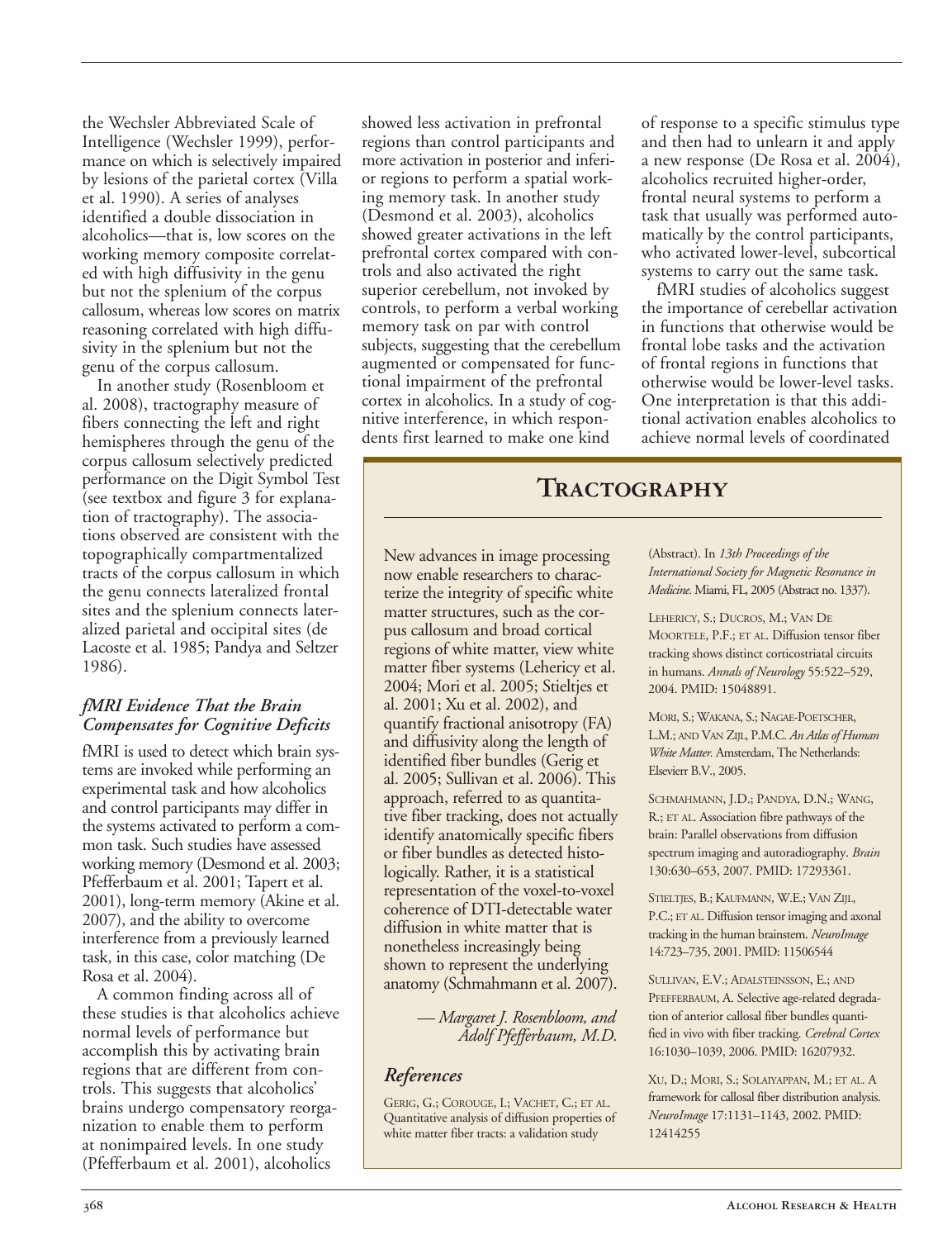performance despite evidence for cerebellar dysmorphology but at a cost to processing capacity. This functional style observed in alcoholics, which may be compensatory, has been characterized as "processing inefficiency" (Nixon and Parsons 1991). Processing inefficiency traditionally is associated with conditions in which speed is sacrificed for accuracy (Nixon 1993). Alcoholics move more slowly to attain normal accuracy, as observed in a quantified version of the finger-to-nose test, which is sensitive to cerebellar functioning and in which alcoholics achieved equivalent or even smaller trajectory deviations than control subjects (Sullivan et al. 2002*a*). This performance is symptomatic of cerebellar hemisphere dysfunction, characterized by deliberation of otherwise automatic movements. When automatic processing becomes effortful, it calls on limited processing capacity, which is then unavailable for other tasks. Taken together, these phenomena suggest a common neuropsychological mechanism—processing inefficiency and perhaps a neural mechanismdegraded white matter microstructure as underlying these possible instances of impaired neural transmission and avenues to circumvent brain functional and structural impairment (c.f., Sullivan and Pfefferbaum 2005).

#### **LONG-TERM STUDIES: Prospects for Recovery With Abstinence**

The dynamic course of change in the "incomplete lesion" that characterizes alcoholism makes it a special model for human neuroscience study. Certain brain structural abnormalities are at least partially reversible with abstinence, perhaps through remyelination, creation of new neurons (i.e., neurogenesis), or simple cellular revoluming, and are accompanied by improvement in cognitive, sensory, and motor functions. Indeed, more than 20 years ago, Carlen and colleagues (1986) used computerized tomography  $(CT)$ , an X-ray–based brain-imaging technique to demonstrate that the negative consequences of chronic excessive alcohol use on the brain are



**Figure 3** Fiber tracts from six segments of the corpus callosum providing interhemispheric linkage between specific cortical regions. The six segments and their fibers are identified as genu (coral), premotor (green), sensorymotor (purple), parietal (pink), temporal (yellow), and splenium (blue).

mitigated to some extent by maintaining sobriety.

More recent longitudinal MRI studies of alcoholics during shortterm treatment–related abstinence, followed by continued abstinence or relapse after discharge, have found that with short-term (about 1 month) abstinence from alcohol, cortical gray matter (Pfefferbaum et al. 1995), overall brain tissue (Bartsch et al. 2007; Gazdzinski et al. 2005*a*), or hippocampal structures (Gazdzinski et al. 2008*b*) increase in volume. After discharge, those who maintain sobriety show reduced volume of the third ventricle (Pfefferbaum et al. 1995) or a general increase in brain volume (Gazdzinski et al. 2005*a*) that favors frontal and temporal lobes (Cardenas et al. 2007), whereas those who relapse show expansion of the third ventricle and shrinkage of white matter (Pfefferbaum et al. 1995) or loss of overall brain tissue relative to that seen at study entry (Cardenas et al. 2007; Gazdzinski et al. 2005*a*) (see figure 5). Additional studies have highlighted that cortical white matter volume may be particularly amenable to recovery with abstinence (Agartz et al. 2003; Meyerhoff 2005; O'Neill et al. 2001; Shear et al. 1994) or vulnerable to further decline with continued drinking (Pfefferbaum et al. 1995).

Animal studies have revealed neurogenesis in the hippocampus in long-abstinent animals (Nixon and Crews 2004). Although no equivalent evidence currently is available in humans, one longitudinal MRI study (Cardenas et al. 2007) reported increased temporal lobe volume and MR spectroscopic<sup>6</sup> studies have shown improved neuronal integrity in abstinent alcoholics (Durazzo et al. 2006).

In studies of extended sobriety (i.e., 5 years), research focuses on comparing those who maintained sobriety with those who resumed drinking (Muuronen et al. 1989; Pfefferbaum et al. 1998). Long-term prolonged sobriety was associated with improvement or stabilization of measures of

<sup>6</sup> MR spectroscopy provides biochemical information about tissues, whereas MRI only provides structural information.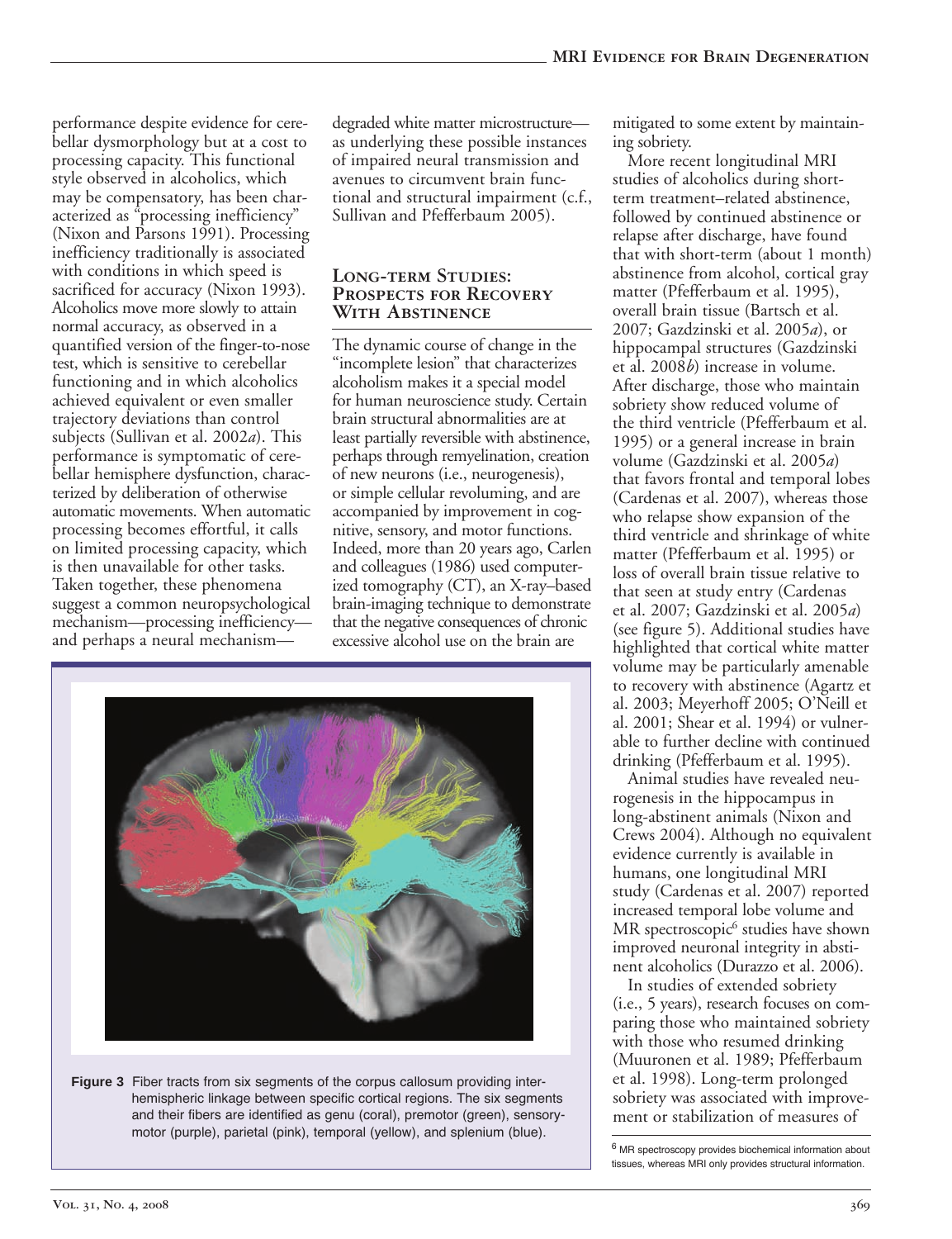brain tissue volume, whereas return to drinking was associated with increased ventricular volume. In addition, among those who continued drinking, cortical gray matter loss over the follow-up period, especially in the frontal lobes, was associated with the degree of excessive drinking in retested alcoholics (Pfefferbaum et al. 1998). Several factors may diminish the likelihood of recovery of brain structure with sobriety—such as older age, heavier alcohol consumption, concurrent hepatic disease, history of withdrawal seizures, malnutrition, and concurrent smoking. Unfortunately, few studies to date have obtained longitudinal data on large enough samples to model these

factors effectively, although one study (Yeh et al. 2007) demonstrated that greater smoking and drinking severity before abstinence was associated with greater reduction of ventricular volume during abstinence. Investigators have limited control over whether participants in longitudinal studies maintain abstinence or continue drinking. By contrast, studies of animals, reviewed below, give researchers control over the outcomes of abstinence and relapse.

#### *Abstinence and Cognitive Improvements in Humans*

A growing number of longitudinal neuropsychological studies report significantly better scores on tests of working memory, visuospatial abilities, and gait and balance with abstinence from alcohol. Some components of these functional domains recover faster (Rosenbloom et al. 2004) or more fully than others (e.g., Becker et al. 1983; Brandt et al. 1983; Mann et al. 1999; Nixon and Glenn 1995; Parsons et al. 1987; Sullivan et al. 2000*b*), but at least a measurable degree of recovery typically accompanies prolonged sobriety, suggesting that the changes observed with neuroimaging have functional consequences.

Several studies have demonstrated that improvements in brain structure may be associated with cognitive improvements. In one study, the

## **Functional Magnetic Resonance Imaging**

The magnetic resonance imaging (MRI) and diffusion tensor imaging (DTI) techniques described above each provide a static representation of the brain. By contrast, functional MRI (fMRI) exploits the MRIvisible signal contrast between oxygenated (higher signal) and deoxygenated (lower signal) hemoglobin as it flows through small blood vessels in given brain regions. Neural activity while performing a cognitive, motor, or sensory task increases the ratio of oxygenated to deoxygenated hemoglobin in the blood of neighboring vasculture and enhances the MR signal. This blood oxygen level– dependent (BOLD) contrast mechanism does not directly measure blood flow or neuronal activity but rather the small, rapid changes in the blood's paramagnetic properties (related to unpaired electrons in the blood) that can be imaged by rapid sampling over the spatial domain (Logothetis and Pfeuffer 2004). Changes in levels of oxygenated hemoglobin in blood vessels, the hemodynamic response that occurs in response to experimental manipu-

lations, affect the local homogeneity of an MR signal. The BOLD effect is localized by measuring the difference between oxygenation at the time a specific task is completed and at a rest period or another (control) task. The regions of the brain showing the greatest difference between active and contrast conditions are believed to be those most involved in performing the operation under investigation (Hennig et al. 2003; Toma and Nakai 2002). Contrasts between groups (e.g., alcoholics and controls) further illustrate regions of the brain where one group shows more activation while performing a specific task than the other (figure 4). Further technical details about fMRI can be found in specialized reviews (Adalsteinsson et al. 2002; Buckner and Logan 2001; Buxton 2002; Friston 2005).

> *— Margaret J. Rosenbloom, and Adolf Pfefferbaum, M.D.*

#### *References*

ADALSTEINSSON, E.; SULLIVAN, E.V.; AND PFEFFERBAUM, A. Biochemical, functional and microstructural magnetic resonance imaging (MRI). In Liu, Y., and Lovinger, D.M., Eds.  $Methods in Alcohol-Related *Neuroscience*$ *Research*. Boca Raton, FL: CRC Press, 2002, pp. 345–372.

BUCKNER, R.L., AND LOGAN, J.M. Functional neuroimaging methods: PET and fMRI. In Cabeza, R., and Kingstone, A., Eds. *Handbook of Functional Neuroimaging of Cognition.* Cambridge, MA: MIT Press, 2001, pp. 27–48.

BUXTON, R.B. *Introduction to Functional Magnetic Resonance Imaging: Principles & Techniques.* Cambridge, U.K.: Cambridge University Press, 2002.

FRISTON, K.J. Models of brain function in neuroimaging. *Annual Review of Psychology* 56:57–87, 2005. PMID: 15709929.

HENNIG, J.; SPECK, O.; KOCH, M.A.; AND WEILLER, C. Functional magnetic resonance imaging: A review of methodological aspects and clinical applications. *Journal of Magnetic Resonance Imaging* 18:1–15, 2003. PMID: 12815634

LOGOTHETIS, N.K. AND PFEUFFER, J. On the nature of the BOLD fMRI contrast mechanism. *Magnetic Resonance Imaging* 22:1517– 1531, 2004. PMID: 15707801

TOMA, K., AND NAKAI, T. Functional MRI in human motor control studies and clinical applications. *Magnetic Resonance in Medical Science* 1:109–120, 2002. PMID: 16082132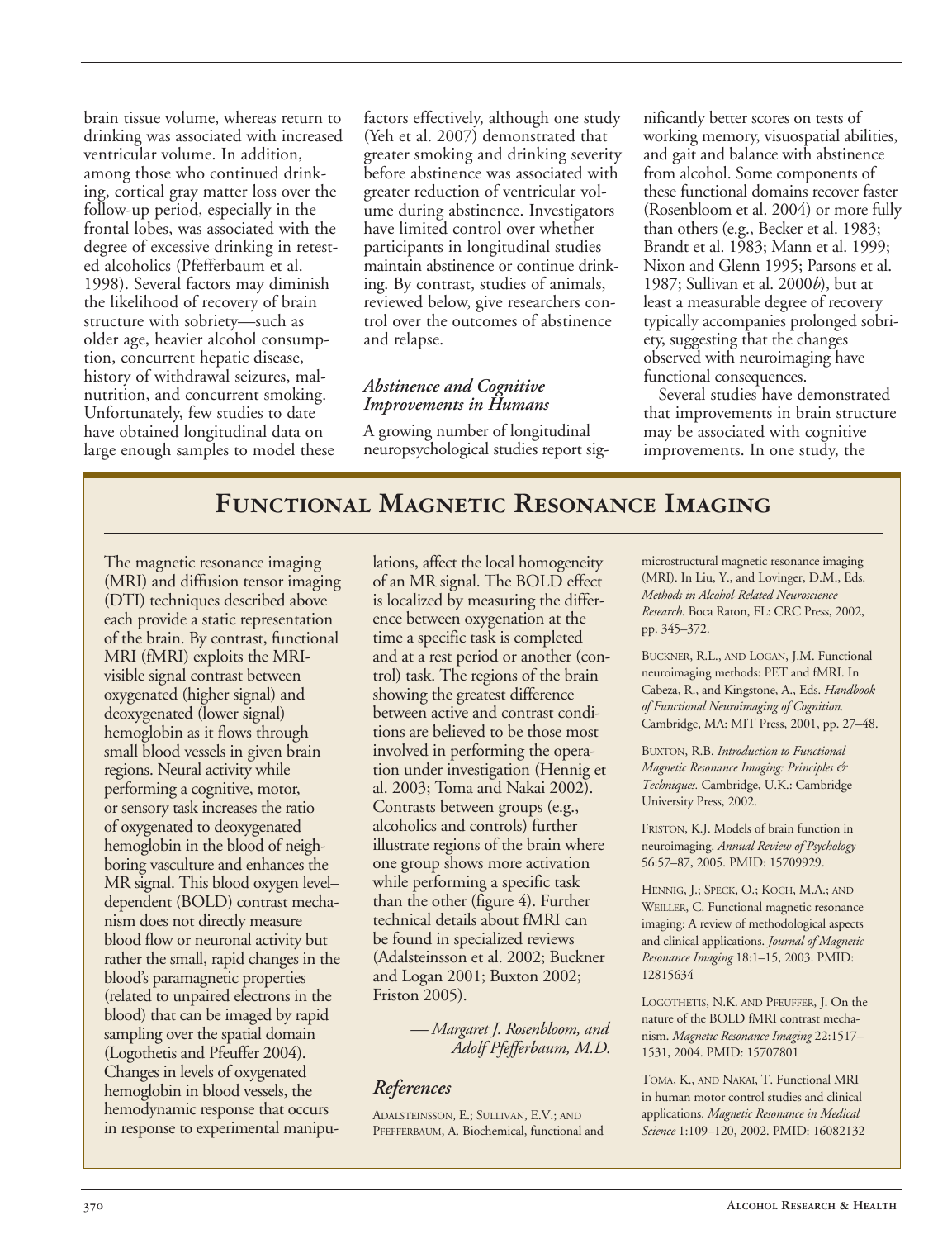short-term recovery of hippocampal volume over the first month of abstinence was associated with improved visuospatial memory but only in nonsmoking alcoholics (Gazdzinski et al. 2008*b*). In another study, 15 alcoholics and 26 control subjects were followed for 2 years. Of the alcoholics, 10 maintained sobriety, whereas 5 relapsed to heavy drinking.

The abstainers showed improvement in general memory relative to the control participants, a behavioral change that was associated with reduced volume of the lateral ventricle. The abstainers also showed improvement in balance, which was associated with reduced volume of the fourth ventricle. The lateral and fourth ventricle are each adjacent to brain structures associated with either memory or balance, suggesting that structural brain changes could have contributed to the improved memory and balance seen in these 2-year abstinent alcoholics (Rosenbloom et al. 2007). These findings are similar to those reported in an earlier study (Sullivan et al. 2000*b*) in which participants were followedup after 2 to 12 months. Shrinkage in third-ventricle volume across all participants significantly correlated with improvement in nonverbal short-term memory. Researchers found additional relationships between brain structure and function, most involving short-term memory, among alcoholic men who had maintained complete abstinence, were light relapsers for at least 3 months, or had consumed no more than 10 drinks prior to follow-up testing.

Although there is substantial evidence now for restoration of alcoholimpaired brain structure and function with sobriety, investigators do not yet know the mechanism for either loss



**Figure 4** The results of a functional magnetic resonance imaging (fMRI) study in which alcoholics and control subjects performed a spatial location task while lying in the MR scanner. Three views of the brain illustrate the regions where alcoholics showed more (blue) or less (red) activation than control subjects when judging whether a dot on a slide was in the center, compared with a rest period (Pfefferbaum et al. 2001). The control subjects showed more activation in prefrontal areas (Brodmann's areas 9, 10, 45, and 46), whereas the alcoholics showed more activation in inferior and posterior frontal locations (Brodmann's areas 45 and 47) in the right hemisphere.

SOURCE: Pfefferbaum, A.; Desmond, J.E.; Galloway, C.; et al. Reorganization of frontal systems used by alcoholics for spatial working memory: An fMRI study. *NeuroImage* 14:7–20, 2001. PMID: 11525339

of brain tissue volume with drinking or its restoration with abstinence (Harper and Kril 1990). Changes in both myelination and axonal integrity in white matter and changes in the cells making up cortical gray matter are probably involved.

#### **Translational Studies Using In Vivo Neuroimaging in Animal Models**

Many of the complexities of studying the effects of chronic excessive alcohol consumption on the brain in humans can be controlled, to some extent, by studying laboratory animals that model human alcoholism using in vivo neuroimaging techniques. To model human alcoholism, animals should at a minimum consume large amounts of alcohol, either voluntarily or by experimental exposure, and develop tolerance and withdrawal symptoms.

The rat provides a particularly useful animal model for neuroimaging studies of alcoholism because it is a suitable size for in vivo imaging (Pfefferbaum et al. 2006*a*) and because researchers can control its genetic predisposition for drinking (Li et al. 1979), nutritional status (Pfefferbaum et al. 2007), and alcohol dose and pattern (intermittent binge drinking versus regular heavy drinking) (Pfefferbaum et al. 2008) and timing of alcohol exposure during the life cycle. Furthermore, neuroimaging can be performed repeatedly over the animal's relatively brief life cycle to measure the effects of different alcoholdosing regimens (intermittent binge drinking versus continuous heavy drinking), nutritional manipulations, and exposure at different life stages (adolescence, adulthood, and old age).

A 1-year study of genetically selected alcohol-preferring rats, which voluntarily drank large amounts of alcohol, found sustained ventricular enlargement and stunting of corpus callosum growth, possibly modeling the human condition (Pfefferbaum et al. 2006*a*). Following several bouts of voluntary drinking, some rats underwent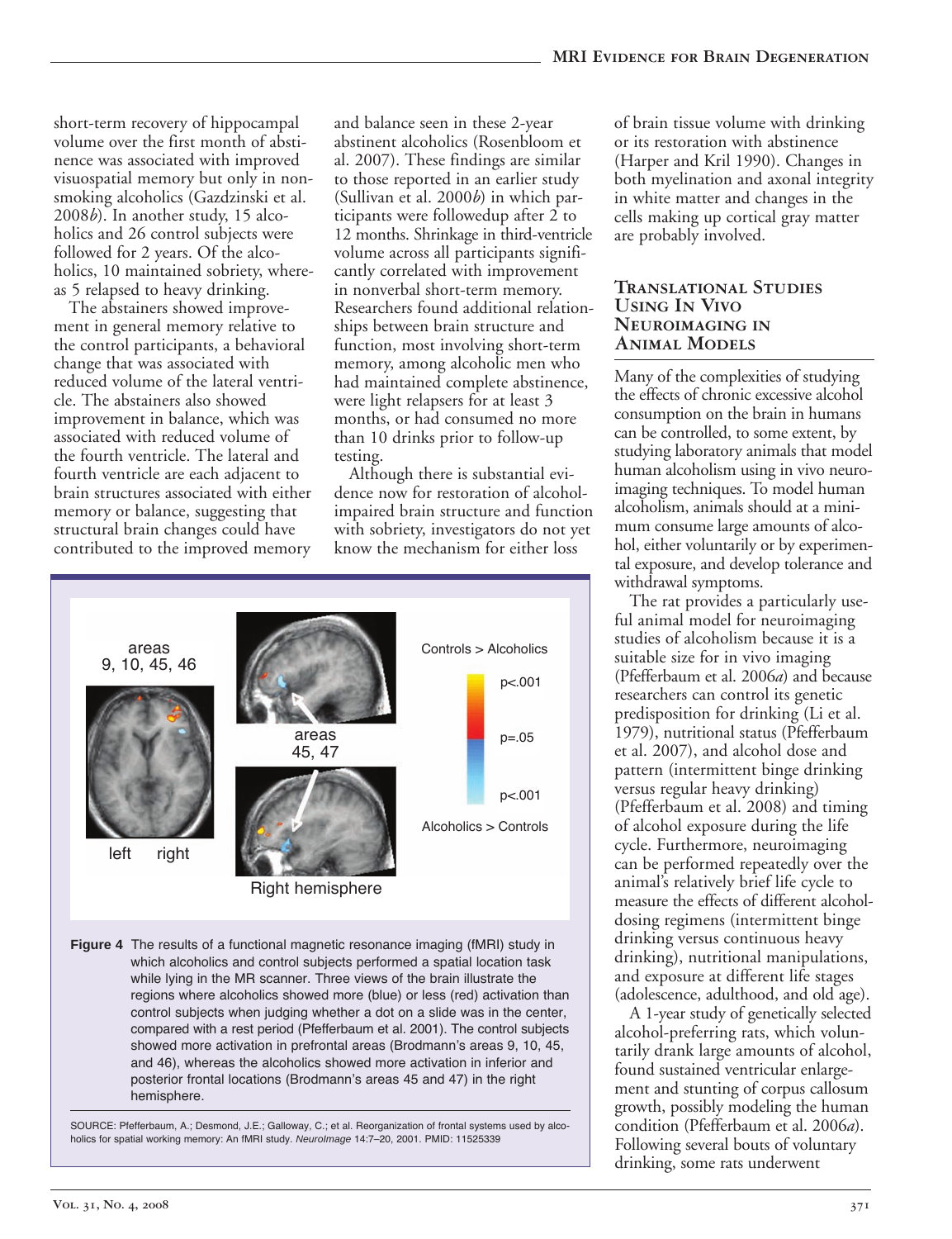thiamine depletion followed by repletion. Rats with a history of alcohol exposure plus thiamine deficiency were especially prone to developing brain lesions identified with alcoholic Wernicke's encephalopathy (Victor et al. 1989) (see figure  $\hat{6}$ ). Some of the lesions resolved following dietary improvement (Pfefferbaum et al. 2007), suggesting that, at least in rats bred to prefer alcohol, nutritional deficiency must be combined with alcohol to produce severe neurodegeneration. In a study with wild-type

rats, alcohol was administered by inhalation. Animals were maintained on a good diet and did not suffer withdrawal seizures; however, they developed significant ventricular enlargement (Pfefferbaum et al. 2008), suggesting that among animals who are not selected for alcohol preference, alcohol alone can be neurotoxic. (Additional information regarding translational studies using animal models can be found in the article by Zahr and Sullivan in "Neuroscience: Part I") (Zahr and Sullivan 2008).

#### **Conclusion**

Studies using in vivo MR imaging have clearly documented that chronic excessive alcohol consumption leads to brain pathology. Some of this pathology, such as white matter volume reduction, is reversible with abstinence, but some appear to be enduring. Research also has demonstrated the functional consequences of the pathology. Structural imaging studies have shown correlations between brain morphology and quantitative neuro-

**Continued drinking over 1 year Abstinence over 1 year**



48-year-old alcoholic woman MRI 7 months sober MRI 1 year later drinking



41-year-old alcoholic woman MRI 2 months sober MRI 1 year later abstinent

**Figure 5** Effect of abstinence. Brain images show the contrast between an alcoholic who continues to drink and one who maintains sobriety. For both cases, the images to the left were obtained after a period of sobriety and the images to the right were obtained 1 year later. In the lower panel for each woman, we see expansion of the lateral ventricles with continued drinking and reduction of the lateral ventricles with continued sobriety. In the upper panels we see that a lesion in the pons, clearly visible in the first image, has resolved after a year of sobriety.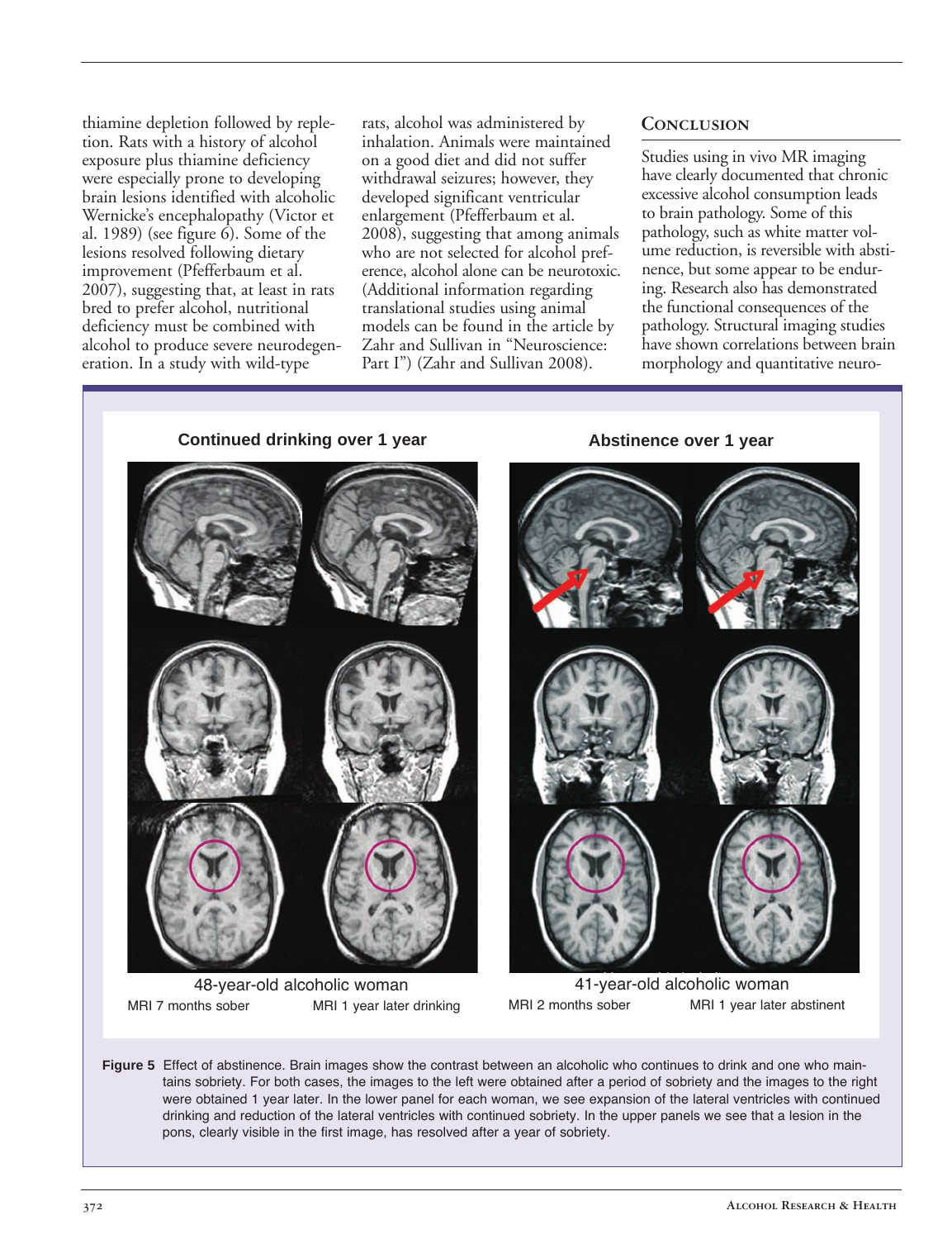psychological testing, and functional imaging studies provide evidence for compensation of cognitive deficits.

The myriad associated and difficult-to-control concomitants of alcoholism (e.g., malnutrition, hepatic disease, head trauma, heavy smoking, and lack of exercise), the antecedents (e.g., premorbid reserve and capacity and genetic vulnerability or susceptibility), and the consumption patterns (e.g., age at onset, history of withdrawals, quantity and frequency of

consumption) all may influence the observed brain changes associated with alcoholism. As such, they present unique challenges and opportunities to understand the underlying mechanism of alcoholism-induced neuropathology. Given the evidence for structural and functional repair and recovery in sober alcoholics, at least a portion of the neuropathology must be transient. This transience can be followed rigorously with animal models over time and may

account for difficulties in finding specific relationships between brain structure, volume, and function in alcoholics but should provide hope for the sober alcoholic. Nonetheless, the dynamic course of alcoholism presents an important and challenging neuroscience model for understanding mechanisms of neurodegeneration, functional recovery, compensation, and processing limitations that should be applicable to any neurological



been treated with pyrithiamine to model the acute thiamine deficiency of WE (C) and a difference image—created by subtracting the mean image acquired from all rats before treatment from the mean image acquired after treatment—that highlights changes induced by pyrithiamine in pyrithiamine-treated rats (D) (taken from Pfefferbaum et al. 2007). Note the hyperintense areas in the thalamus and mammillary nuclei in the rat images that are comparable to similar areas of hyperintensity in the man with acute WE.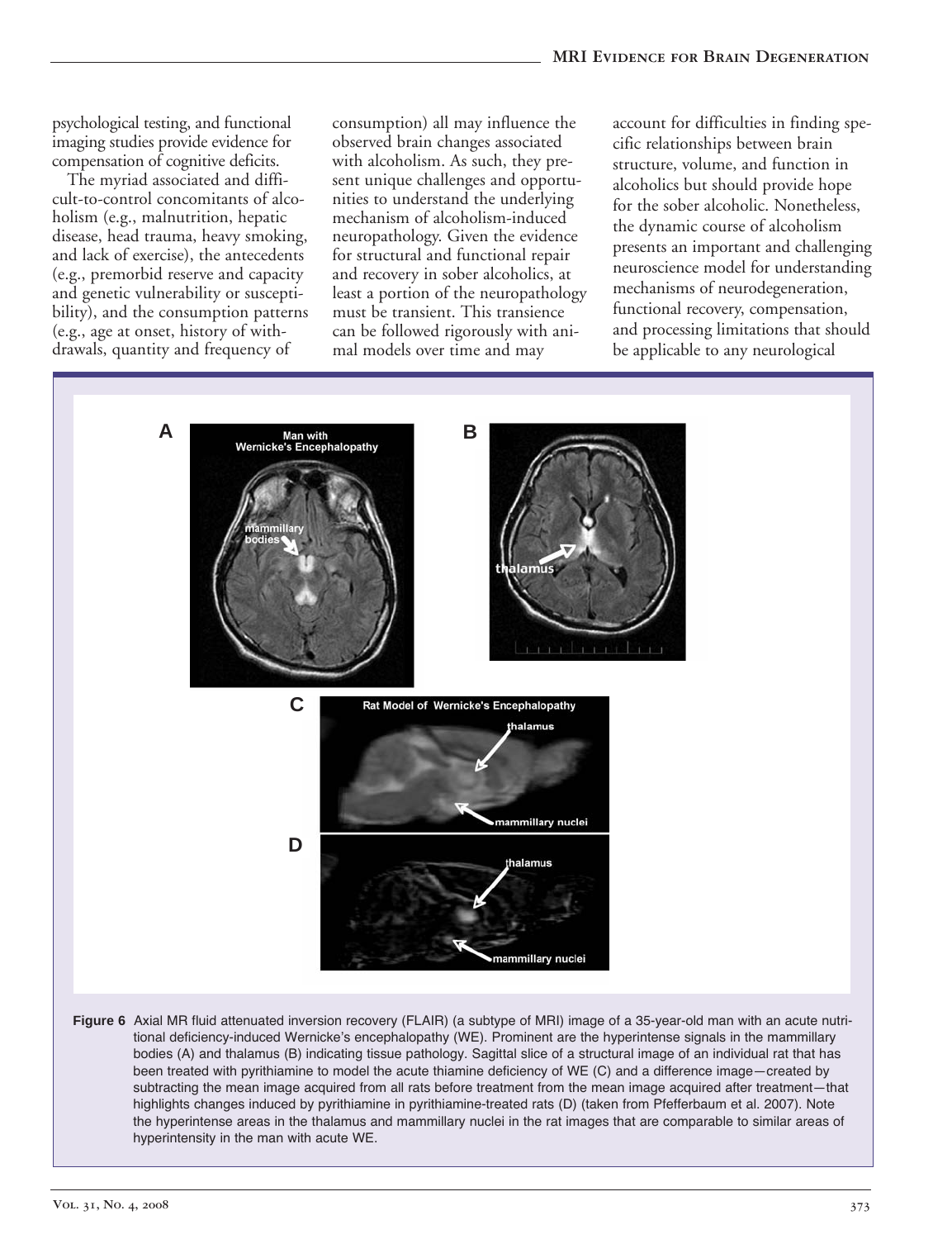condition characterized by a fluctuating course. ■

#### **Acknowledgements**

This article was supported by National Institute on Alcohol Abuse and Alcoholism grants AA10723, AA05965, AA12388, AA13521 (INIA), and AA17347.

#### **Financial Disclosure**

The authors declare that they have no competing financial interests.

#### **References**

ADALSTEINSSON, E.; SULLIVAN, E.V.; AND PFEFFERBAUM, A. Biochemical, functional and microstructural magnetic resonance imaging (MRI). In Liu, Y., and Lovinger, D.M., Eds. *Methods in AlcoholRelated Neuroscience Research*. Boca Raton, FL: CRC Press, 2002, pp. 345–372.

AGARTZ, I.; BRAG, S.; FRANCK, J.; ET AL. MR volumetry during acute alcohol withdrawal and abstinence: A descriptive study. *Alcohol and Alcoholism* 38:71–78, 2003. PMID: 12554612

AGARTZ, I.; MOMENAN, R.; RAWLINGS, R.R., ET AL. Hippocampal volume in patients with alcohol dependence. *Archives of General Psychiatry* 56:356–363, 1999. PMID: 10197833

AKINE, Y.; KATO, M.; MURAMATSU, T.; ET AL. Altered brain activation by a false recognition task in young abstinent patients with alcohol dependence. *Alcoholism: Clinical and Experimental Research* 31:1589–1597, 2007. PMID: 17624993.

ANSTEY, K.J.; JORM, A.F.; REGLADE-MESLIN, C.; ET AL. Weekly alcohol consumption, brain atrophy, and white matter hyperintensities in a community-based sample aged 60 to 64 years. *Psychosomatic Medicine* 68:778–785, 2006. PMID: 17012533

BARTSCH, A.J.; HOMOLA, G.; BILLER, A.; ET AL. Manifestations of early brain recovery associated with abstinence from alcoholism. *Brain* 130:36–47, 2007. PMID: 17178742

BECKER, J.T.; BUTTERS, N.; HERMANN, A.; AND D'ANGELO, N. A comparison of the effects of longterm alcohol abuse and aging on the performance of verbal and nonverbal divided attention tasks. *Alcoholism: Clinical and Experimental Research* 7:213–219, 1983. PMID: 6346926

BERESFORD, T.P.; ARCINIEGAS, D.B.; ALFERS, J.; ET AL. Hippocampus volume loss due to chronic heavy drinking. *Alcoholism: Clinical and Experimental Research* 30:1866–1870, 2006. PMID: 17067350

BJORK, J.M.; GRANT, S.J.; AND HOMMER, D.W. Cross-sectional volumetric analysis of brain atrophy in alcohol dependence: Effects of drinking history and comorbid substance use disorder. *American Journal of Psychiatry* 160:2038–2045, 2003. PMID: 14594753

BLEICH, S.; SPERLING, W.; DEGNER, D.; ET AL. Lack of association between hippocampal volume reduction and first-onset alcohol withdrawal seizure: A volumetric MRI study. *Alcohol and Alcoholism* 38:40–44, 2003. PMID: 12554606

BLOOMER, C.W.; LANGLEBEN, D.D.; AND MEYERHOFF, D.J. Magnetic resonance detects brainstem changes in chronic, active heavy drinkers. *Psychiatry Research* 132:209–218, 2004. PMID: 15664792

BRANDT, J.; BUTTERS, N.; RYAN, C.; AND BAYOG, R. Cognitive loss and recovery in long-term alcohol abusers. *Archives of General Psychiatry* 40:435–442, 1983. PMID: 6838323

BRODY, A.L.; MANDELKERN, M.A.; JARVIK, M.E.; ET AL. Differences between smokers and nonsmokers in regional gray matter volumes and densities. *Biological Psychiatry* 55:77–84, 2004. PMID: 14706428

CARDENAS, V.A.; STUDHOLME, C.; GAZDZINSKI, S.; ET AL. Deformation-based morphometry of brain changes in alcohol dependence and abstinence. *NeuroImage* 34:879–887, 2007. PMID: 17127079

CARDENAS, V.A.; STUDHOLME, C.; MEYERHOFF, D.J.; ET AL. Chronic active heavy drinking and family history of problem drinking modulate regional brain tissue volumes. *Psychiatry Research* 138:115–130, 2005. PMID: 15766635

CARLEN, P.L.; PENN, R.D.; FORNAZZARI, L.; ET AL. Computerized tomographic scan assessment of alcoholic brain damage and its potential reversibility. *Alcoholism: Clinical and Experimental Research* 10:226–232, 1986. PMID: 3526941

CHANRAUD, S.; MARTELLI, C.; DELAIN, F.; ET AL. Brain morphometry and cognitive performance in detoxified alcohol-dependents with preserved psychosocial functioning. *Neuropsychopharmacology* 32:429–438, 2007. PMID: 17047671

CHANRAUD, S.; REYNAUD, M.; WESSA, M.; ET AL. Diffusion tensor tractography in mesencephalic bundles: Relation to mental flexibility in detoxified alcohol-dependent subjects. Neuropsychopharmacology 2009, Epub ahead of print July 9, 2008. PMID: 18615012

COHEN, E.; FEINN, R.; ARIAS, A.; AND KRANZLER, H.R. Alcohol treatment utilization: Findings from the National Epidemiologic Survey on Alcohol and Related Conditions. *Drug and Alcohol Dependence* 86:214–221, 2007. PMID: 16919401

COURVILLE, C.B. *Effects of Alcohol on the Nervous System of Man*. Los Angeles: San Lucas Press, 1955.

DE LACOSTE, M.; KIRKPATRICK, J.; AND ROSS, E. Topography of the human corpus callosum. *Journal of Neuropathology and Experimental Neurology* 44:578–591, 1985. PMID: 4056827

DE ROSA, E.; DESMOND, J.E.; ANDERSON, A.K.; ET AL. The human basal forebrain integrates old and the new. *Neuron* 41:825–837, 2004. PMID: 15003180

DESMOND, J.E.; CHEN, S.H.; DE ROSA, E.; ET AL. Increased frontocerebellar activation in alcoholics during verbal working memory: An fMRI study. *NeuroImage* 19:1510–1520, 2003. PMID: 12948707

DESMOND, J.E.; GABRIELI, J.D.; AND GLOVER, G.H. Dissociation of frontal and cerebellar activity in a cognitive task: Evidence for a distinction between selection and search. *NeuroImage* 7:368–376, 1998. PMID: 9626676

DURAZZO, T.C.; GAZDZINSKI, S.; ROTHLIND, J.C.; ET AL. Brain metabolite concentrations and neurocognition during short-term recovery from alcohol dependence: Preliminary evidence of the effects of concurrent chronic cigarette smoking. *Alcoholism: Clinical and Experimental Research* 30:539–551, 2006. PMID: 16499496

ESTRUCH, R.; NICOLAS, J.M.; SALAMERO, M.; ET AL. Atrophy of the corpus callosum in chronic alcoholism. *Journal of the Neurological Sciences* 146:145–151, 1997. PMID: 9077511

FEIN, G.; BACHMAN, L.; FISHER, S.; AND DAVENPORT, L. Cognitive impairments in abstinent alcoholics. *Western Journal of Medicine* 152:531–537, 1990. PMID: 2190421

FEIN, G.; DI SCLAFANI, V.; CARDENAS, V.A.; ET AL. Cortical gray matter loss in treatment-naive alcohol dependent individuals. *Alcoholism: Clinical and Experimental Research* 26:558–564, 2002. PMID: 11981133

FEIN, G., AND LANDMAN, B. Treated and treatmentnaive alcoholics come from different populations. *Alcohol* 36:19–26, 2005. PMID: 16440475

FEIN, G.; LANDMAN, B.; TRAN, H.; ET AL. Brain atrophy in long-term abstinent alcoholics who demonstrate impairment on a simulated gambling task. *NeuroImage* 32:1465–1471, 2006. PMID: 16872844

GALLINAT, J.; MEISENZAHL, E.; JACOBSEN, L.K.; ET AL. Smoking and structural brain deficits: A volumetric MR investigation. *European Journal of Neuroscience* 24:1744–1750, 2006. PMID: 17004938

GAZDZINSKI, S.; DURAZZO, T.C.; AND MEYERHOFF, D.J. Temporal dynamics and determinants of whole brain tissue volume changes during recovery from alcohol dependence. *Drug and Alcohol Dependence* 78:263–273, 2005*a*. PMID: 15893157

GAZDZINSKI, S.; DURAZZO, T.C.; STUDHOLME, C.; ET AL. Quantitative brain MRI in alcohol dependence: Preliminary evidence for effects of concurrent chronic cigarette smoking on regional brain volumes. *Alcoholism: Clinical and Experimental Research* 29:1484–1495, 2005*b*. PMID: 16131857

GAZDZINSKI, S.; DURAZZO, T.C.; WEINER, M.W.; AND MEYERHOFF, D.J. Are treated alcoholics representative of the entire population with alcohol use disorders? A magnetic resonance study of brain injury. *Alcohol* 42:6776, 2008*a*. PMID: 18358984

GAZDZINSKI, S.; DURAZZO, T.C.; YEH, P.H.; ET AL. Chronic cigarette smoking modulates injury and short-term recovery of the medial temporal lobe in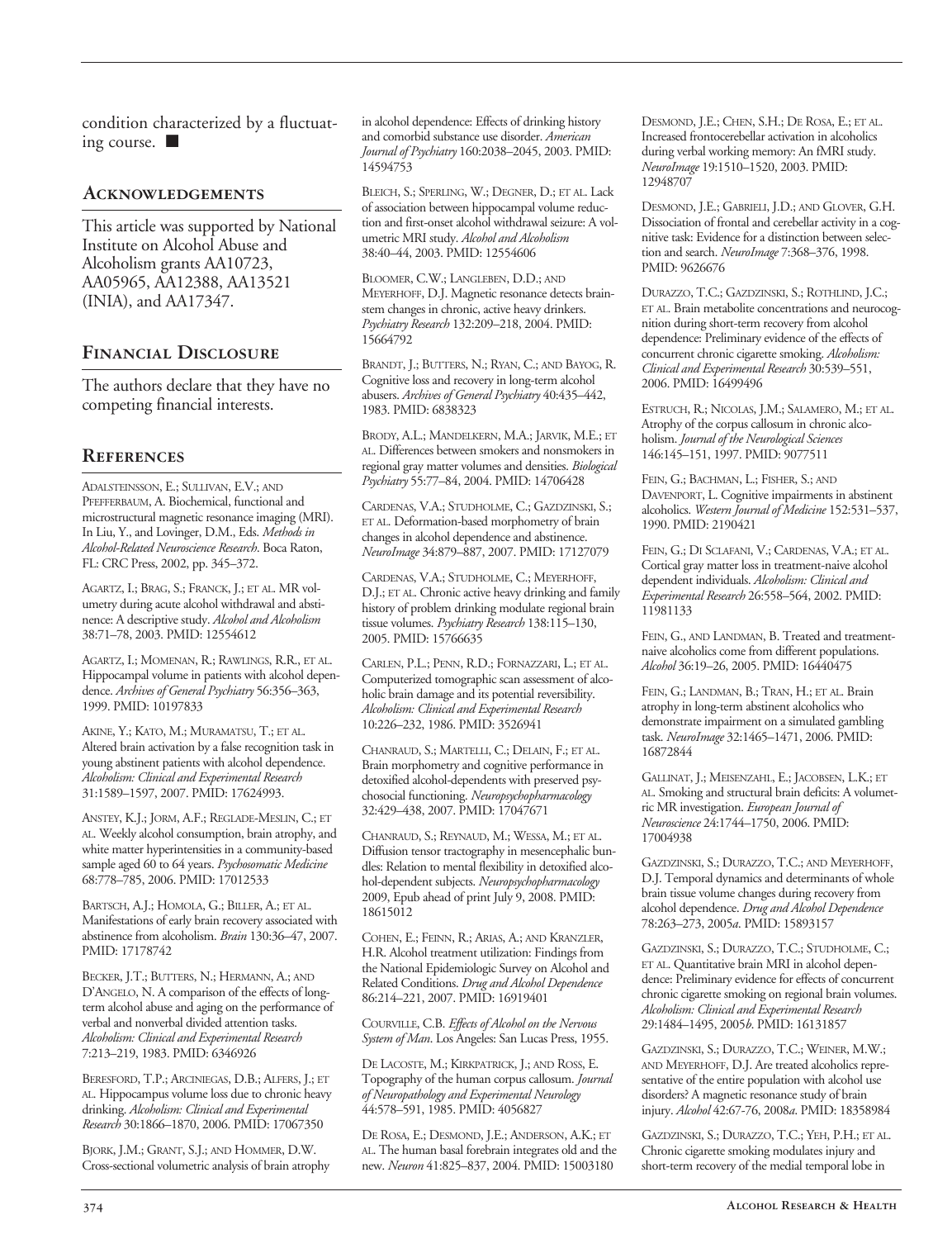alcoholics. *Psychiatry Research* 162:133–145, 2008*b*. PMID: 18178068

GROVER, V.P.; DRESNER, M.A.; FORTON, D.M.; ET AL. Current and future applications of magnetic resonance imaging and spectroscopy of the brain in hepatic encephalopathy. *World Journal of Gastroenterology* 12:2969–2978, 2006. PMID: 16718775

HARPER, C. The neuropathology of alcohol-specific brain damage, or does alcohol damage the brain? *Journal of Neuropathology and Experimental Neurology* 57:101–110, 1998. PMID: 9600202

HARPER, C.G., AND KRIL, J.J. Neuropathology of alcoholism. *Alcohol and Alcoholism* 25:207–216, 1990. PMID: 2198036

HARPER, C.G., AND KRIL, J.J. Neuropathological changes in alcoholics. In Hunt W.A., and Nixon, S.J., Eds. *Alcohol Induced Brain Damage*. NIAAA Research Monograph No. 22, Rockville, MD: National Institutes of Health, 1993, pp, 39–69.

HENNIG, J.; SPECK, O.; KOCH, M.A.; AND WEILLER, C. Functional magnetic resonance imaging: A review of methodological aspects and clinical applications. *Journal of Magnetic Resonance Imaging* 18:1–15, 2003. PMID: 12815634

HOMMER, D.; MOMENAN, R.; RAWLINGS, R.; ET AL. Decreased corpus callosum size among alcoholic women. *Archives of Neurology* 53:359–363, 1996. PMID: 8929159

JERNIGAN, T.L.; BUTTERS, N.; DITRAGLIA, G.; ET AL. Reduced cerebral grey matter observed in alcoholics using magnetic resonance imaging. *Alcoholism: Clinical and Experimental Research* 15:418–427, 1991. PMID: 1877728

KUBOTA, M.; NAKAZAKI, S.; HIRAI, S.; ET AL. Alcohol consumption and frontal lobe shrinkage: Study of 1432 non-alcoholic subjects. *Journal of Neurology*, *Neurosurgery, and Psychiatry* 71:104–106, 2001. PMID: 11413273

LEZAK, M.D. *Neuropsychological Assessment*. 3rd ed. New York: Oxford University Press, 1995.

LI, T.K.; LUMENG, L.; MCBRIDE, W.J.; AND WALLER, M.B. Progress toward a voluntary oral consumption model of alcoholism. *Drug and Alcohol Dependence* 4:45–60, 1979. PMID: 41697

MANN, K.; GUNTHER, A.; STETTER, F.; AND ACKERMANN, K. Rapid recovery from cognitive deficits in abstinent alcoholics: A controlled testretest study. *Alcohol and Alcoholism* 34:567–574, 1999. PMID: 10456585

MEYERHOFF, D.J. Brain spectroscopic imaging, morphometry, and cognition in social drinkers and recovering alcoholics. *Alcoholism: Clinical and Experimental Research* 29:153–154, 2005.

MINATI, L.; GRISOLI, M.; AND BRUZZONE, M.G. MR spectroscopy, functional MRI, and diffusion-tensor imaging in the aging brain: A conceptual review. *Journal of Geriatric Psychiatry and Neurology* 20:3–21, 2007. PMID: 17341766

MOSELHY, H.F.; GEORGIOU, G.; AND KAHN, A. Frontal lobe changes in alcoholism: A review of the literature. *Alcohol and Alcoholism* 36:357–368, 2001. PMID: 11524299

MUURONEN, A.; BERGMAN, H.; HINDMARSH, T.; AND TELAKIVI, T. Influence of improved drinking habits on brain atrophy and cognitive performance in alcoholic patients: A 5-year follow-up study. *Alcoholism: Clinical and Experimental Research* 13:137–141, 1989. PMID: 2646967

NIXON, K., AND CREWS, F.T. Temporally specific burst in cell proliferation increases hippocampal neurogenesis in protracted abstinence from alcohol. *Journal of Neuroscience* 24:9714–9722, 2004. PMID: 15509760

NIXON, S.J. Application of theoretical models to the study of alcohol-induced brain damage. In Hunt, W., and Nixon, S.J., Eds. *Alcohol-Induced Brain Damage*. NIAAA Monograph 22. Rockville, MD: National Institutes of Health, 1993, pp. 213–228.

NIXON, S.J., AND GLENN, S.W. Cognitive, psychosocial performance and recovery in female alcoholics. In Galanter, M., Ed. *Recent Developments in Alcoholism, Vol 12. Alcoholism and Women*. New York: Plenum Press, 1995, pp. 287–307.

NIXON, S.J., AND PARSONS, O.A. Alcohol-related efficiency deficits using an ecologically valid test. *Alcoholism: Clinical and Experimental Research* 15:601–606, 1991. PMID: 1928633

NIXON, S.J., TIVIS, R., CEBALLOS, N.; ET AL. Neurophysiological efficiency in male and female alcoholics. *Progress in NeuroPsychopharmacology & Biological Psychiatry* 26:919–927, 2002. PMID: 12369267

O'NEILL, J.; CARDENAS, V.A.; AND MEYERHOFF, D.J. Effects of abstinence on the brain: Quantitative magnetic resonance imaging and magnetic resonance spectroscopic imaging in chronic alcohol abuse. *Alcoholism: Clinical and Experimental Research* 25:1673–1682, 2001. PMID: 11707642

OSCAR-BERMAN, M. Neuropsychological vulnerabilities in chronic alcoholism. In Noronha, A., Eckardt, M., Warren, K., Eds. *Review of NIAAA's Neuroscience and Behavioral Research Portfolio*. NIAAA Research Monograph no. 34. Bethesda, MD: National Institutes of Health, 2000, pp. 437–472.

OSCAR-BERMAN, M., AND MARINKOVIC, K. Alcohol: Effects on neurobehavioral functions and the brain. *Neuropsychology Review* 17:239–257, 2007. PMID: 17874302

PANDYA, D.N., AND SELTZER, B. The topography of commissural fibers. In Lepore, F.; Ptito, M.; and Jasper, H.H., Eds. Two Hemispheres-One Brain: *Functions of the Corpus Callosum*. New York: Alan R. Liss, Inc., 1986, pp. 47–74.

PARSONS, O.A.; BUTTERS, N.; AND NATHAN, P.E., EDS. *Neuropsychology of Alcoholism: Implications for Diagnosis and Treatment*. New York: Guilford Press, 1987.

PFEFFERBAUM, A.; ADALSTEINSSON, E.; BELL, R.L.; AND SULLIVAN, E.V. Development and resolution of brain lesions caused by pyrithiamine and dietaryinduced thiamine deficiency and alcohol exposure in the alcohol-preferring rat: A longitudinal magnetic

resonance imaging and spectroscopy study. *Neuropsychopharmacology* 32:1159–1177, 2007. PMID: 16723995

PFEFFERBAUM, A.; ADALSTEINSSON, E.; SOOD, R.; ET AL. Longitudinal brain magnetic resonance imaging study of the alcohol-preferring rat: Part II: Effects of voluntary chronic alcohol consumption. *Alcoholism: Clinical and Experimental Research* 30:1248–1261, 2006*a*. PMID: 16792573

PFEFFERBAUM, A.; ADALSTEINSSON, E.; AND SULLIVAN, E.V. Dysmorphology and microstructural degradation of the corpus callosum: Interaction of age and alcoholism. *Neurobiology of Aging* 27:994–1009, 2006*b*. PMID: 15964101

PFEFFERBAUM, A.; DESMOND, J.E.; GALLOWAY, C.; ET AL. Reorganization of frontal systems used by alcoholics for spatial working memory: An fMRI study. *NeuroImage* 14:7–20, 2001. PMID: 11525339

PFEFFERBAUM, A.; LIM, K.O.; ZIPURSKY, R.B.; ET AL. Brain gray and white matter volume loss accelerates with aging in chronic alcoholics: A quantitative MRI study. *Alcoholism: Clinical and Experimental Research* 16:1078–1089, 1992. PMID: 1471762

PFEFFERBAUM, A.; ROSENBLOOM, M.J.; CRUSAN, K.; AND JERNIGAN, T.L. Brain CT changes in alcoholics: The effects of age and alcohol consumption. *Alcoholism: Clinical and Experimental Research* 12:81–87, 1988. PMID: 3279864

PFEFFERBAUM, A.; ROSENBLOOM, M.J.; ROHLFING, T.; AND SULLIVAN, E.V. Degradation of selective lateral and inter-hemispheric white matter systems in alcoholism detected with quantitative fiber tracking. *Biological Psychiatry,* 2008. In press.

PFEFFERBAUM, A., AND SULLIVAN, E.V. Microstructural but not macrostructural disruption of white matter in women with chronic alcoholism. *NeuroImage* 15:708–718, 2002. PMID: 11848714

PFEFFERBAUM, A., AND SULLIVAN, E.V. Diffusion MR imaging in neuropsychiatry and aging. In Gillard, J.; Waldman, A.; and Barker, P., Eds. *Clinical MR Neuroimaging: Diffusion, Perfusion and Spectroscopy*. Cambridge: Cambridge University Press, 2005, pp. 558–578.

PFEFFERBAUM, A.; SULLIVAN, E.V.; HEDEHUS, M.; ET AL. In vivo detection and functional correlates of white matter microstructural disruption in chronic alcoholism. *Alcoholism: Clinical and Experimental Research* 24:1214–1221, 2000. PMID: 10968660

PFEFFERBAUM, A.; SULLIVAN, E.V.; MATHALON, D.H.; AND LIM, K.O. Frontal lobe volume loss observed with magnetic resonance imaging in older chronic alcoholics. *Alcoholism: Clinical and Experimental Research* 21:521–529, 1997. PMID: 9161613

PFEFFERBAUM, A.; SULLIVAN, E.V.; MATHALON, D.H.; ET AL. Longitudinal changes in magnetic resonance imaging brain volumes in abstinent and relapsed alcoholics. *Alcoholism: Clinical and Experimental Research* 19:1177–1191, 1995. PMID: 8561288

PFEFFERBAUM, A.; SULLIVAN, E.V.; ROSENBLOOM, M.J.; ET AL. A controlled study of cortical gray matter